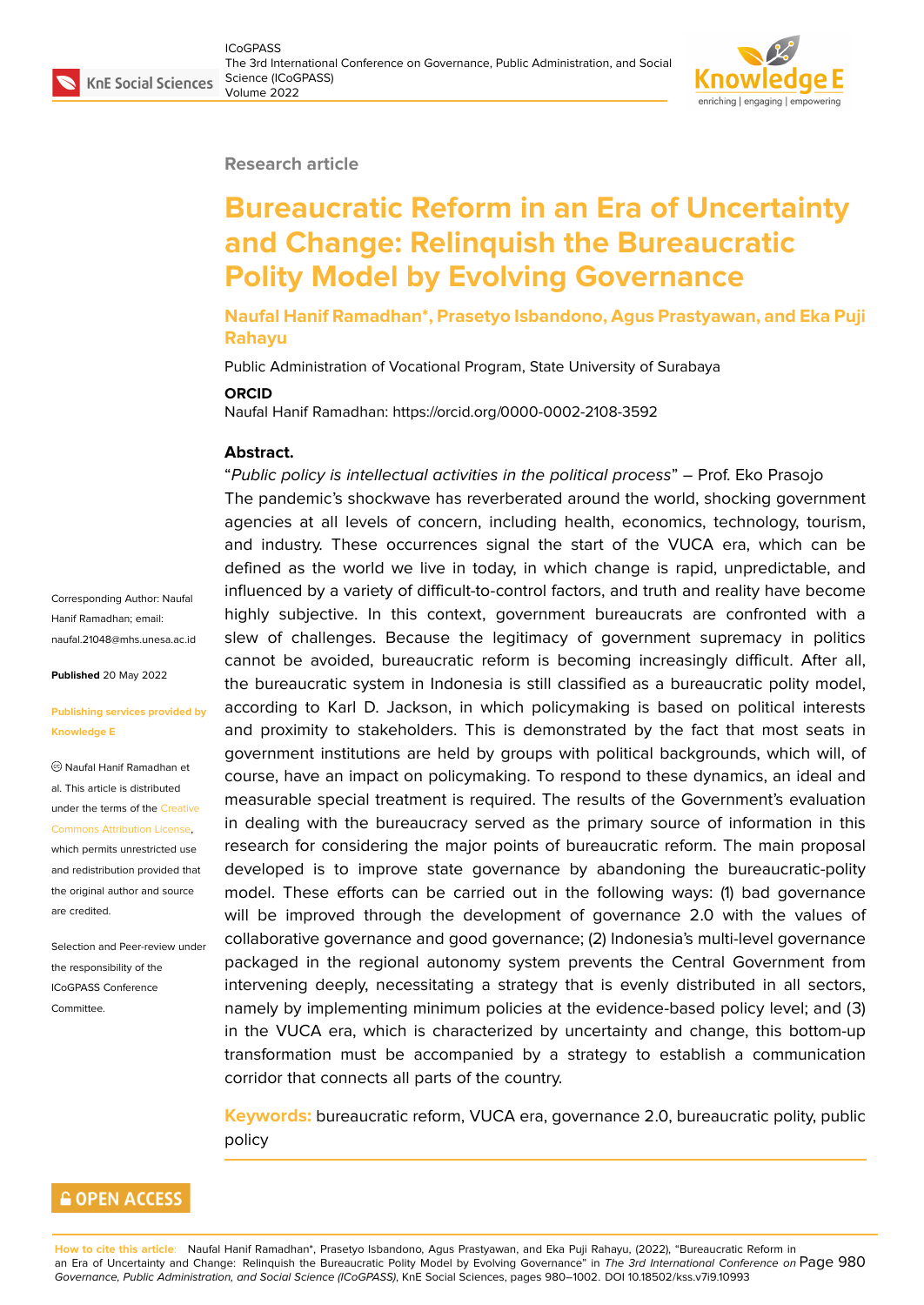# **1. INTRODUCTION**

### **1.1. VUCA Era: Leadership and Implication in Influencing Bureaucratic Conditions**

The great theme of human life is "uncertainty". No one thought that in early 2020 the world would facing with Covid-19. The Covid-19 pandemic that has spread throughout the world has infected humans rapidly and massively. The health sector is the main issue that creates chaos and concern for the country and its population. There is a term that first appeared in the military field to describe and identify a challenge in life. This terminology is called the VUCA era which can be interpreted as the world we live in today, where changes are very fast, unpredictable, influenced by many factors that are difficult to control, and truth and reality become very subjective. Army War College coined the term VUCA which was later introduced in the context of entrepreneurship by New York Times columnist Thomas Friedman [1]. To create a leadership development plan, Bob Johansen developed VUCA Prime which focuses on abilities and skills in the form of a "blueprint" [2].

The implications of VUCA, especially the [po](#page-19-0)int complexity was felt by the public sector organization which is characterized by difficulties in taking action and pushing for the changes nee[ded](#page-19-1) to respond to complex relationships of various problems. The challenge is increasingly difficult to know where to start driving change to address a problem. Leaders and/or policymakers can be interpreted as bureaucrats in public organizations. The bureaucrats did not have much time to reflect on the complex conditions, so they acted too quickly by implementing short-term solutions. Under this condition, according to Yanuar Nugroho, leaders and/or policymakers are trapped in "analysis paralysis" which is ultimately sluggish to act [3].

This uncertain life has an impact on the bureaucracy in Indonesia, especially in the policy formulation process. The condition of the bureaucracy in Indonesia is not well, various complaints and criticism about the perf[orm](#page-19-2)ance of the bureaucracy are derivative. The bureaucracy shows a terrible, negative empirical condition or as a disease (bureau pathology), rather than a good or rational image (bureau rationality), as contained in the Weberian rational bureaucracy [4].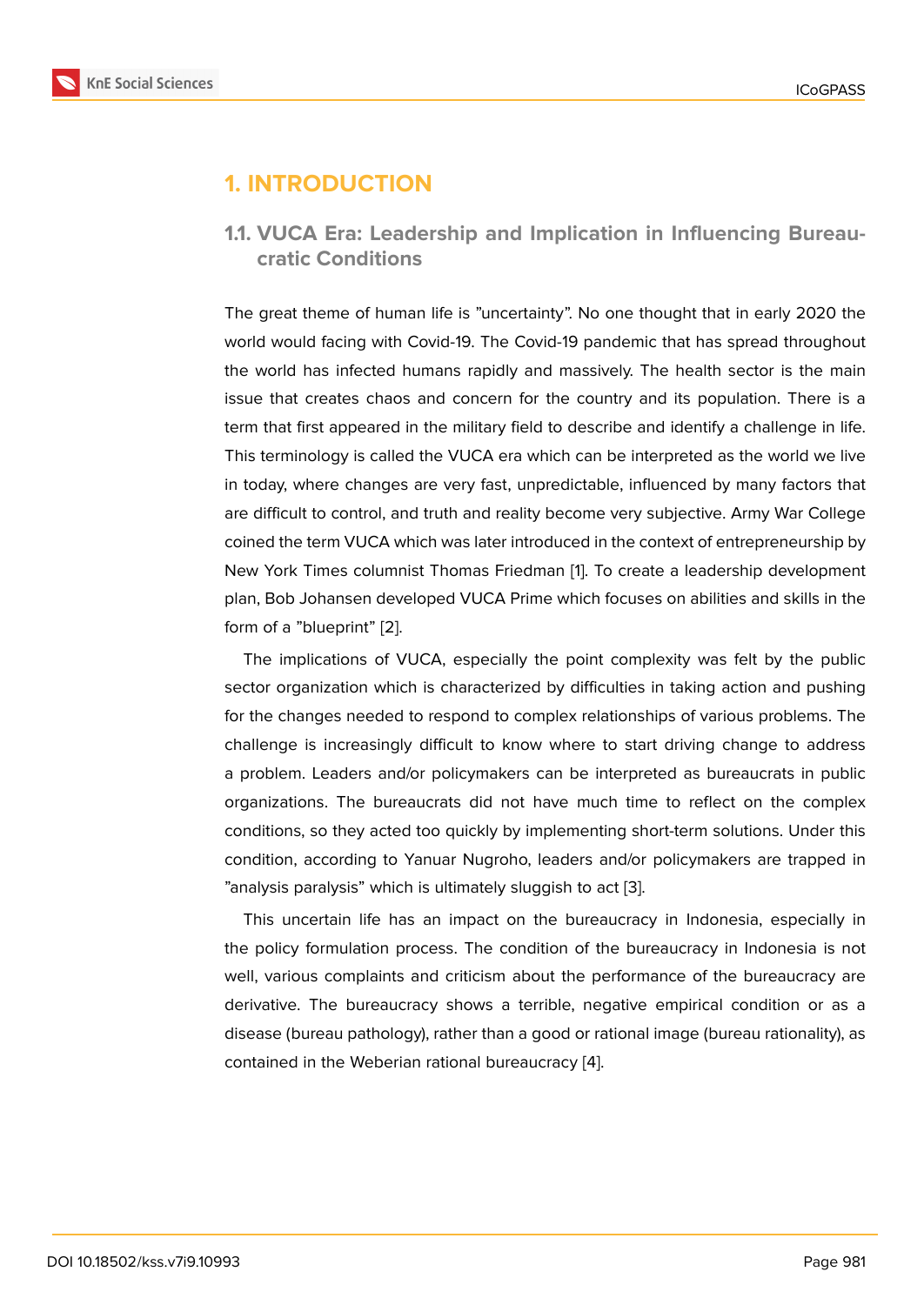### **1.2. Bureaucratic Polity Intervention in the Policy Formulation Process**

The term bureaucracy according to Suwarno was adopted directly from English, from the word bureaucracy [5]. Etymologically, the word comes from the root word "bureau" which means writing desk, which is where officials usually work, then the word "cracy" which means rules. Not surprisingly, in European language dictionaries of the 18<sup>th</sup> and  $19<sup>th</sup>$  centuries, the ter[m b](#page-19-3)ureaucracy was defined as the power, influence, or authority possessed by government officials. Bureaucracy can also be called the "heart" of a country. If the bureaucracy is healthy, the country will also be healthy. On the other hand, the destruction of the bureaucracy will lead to the destruction of a country. The destruction of a country is one of the main triggers for public trust. That is what is called the concept of "Bureaucracy as the machinery of state". Bureaucracy is a living phenomenon that has become such an important actor in mankind's history from infancy to death, a human being who lives in the modern world will always deal with government agencies as known as bureaucracy.

Attention in the form of sharp criticism from the public was often given during the New Order era. Whether it's bureaucracy at the regional level or the central level. So that the connotation of bureaucracy in people's thinking is always negative, such as convoluted and slow service. Even the observer's view goes even further about the bureaucratic model in Indonesia. Karl D Jackson considered that the bureaucracy in Indonesia is a model of bureaucratic polity in which there is an accumulation of power in the state and removes the role of society from the government. The political space and the model are contrary to Max Weber's thought called the Weberian Bureaucracy which has the main characteristics: 1) there is a clear degree of specialization or division of tasks; 2) the existence of a hierarchical authority structure with clear boundaries of responsibility; 3) relationships between members that are personal (impersonal); 4) the method of appointment or recruitment of employees based on technical skills; and 5) there is a separation between official affairs and personal affairs which will ensure the proper efficient duty's implementations [4, 6, 7].

The bureaucratic polity model is interpreted as a policy that is produced not based on bounded rationality but based on political interests and proximity to stakeholders which of course will have a negative impact. One of the crucial negative impacts is increasing and facilitating officials and their interest to commit corruption. It is proven from several major corruption cases carried out by the Minister of Social Affairs Juliari Batubara which cost the state up to Rp32 billion [8]. Furthermore, the lobster seed export policy signed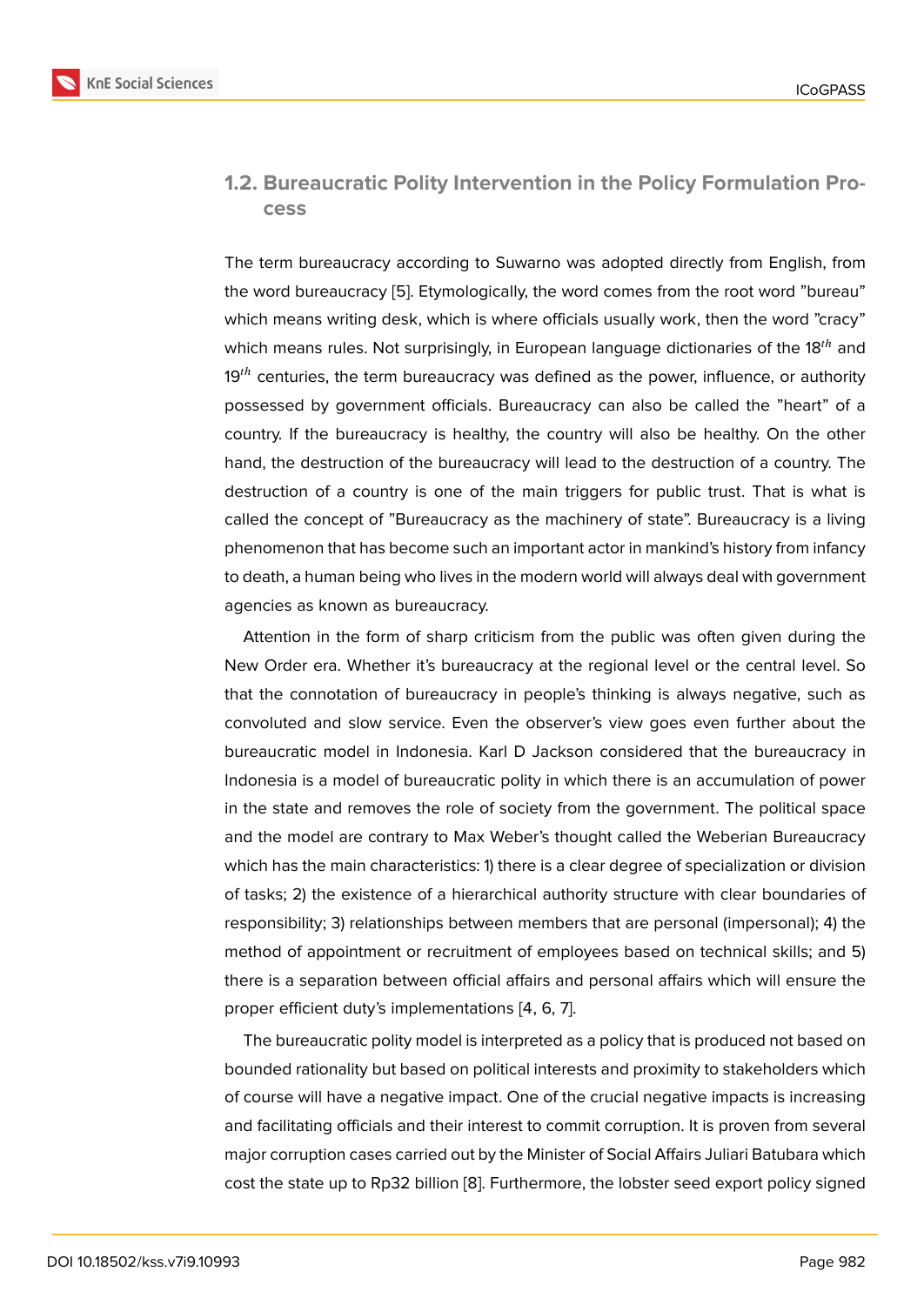by the Minister of Marine Affairs and Fisheries Edhy Prabowo turned out to be corrupt with a total of Rp25.7 billion [9]. Then, corruption in project procurement The e-KTP by the chairman of the Golkar Party faction, Setya Novanto, which was only revealed 5 years after the project was implemented, has estimated a state loss of 2.3 trillion [10]. From those three cases, i[t](#page-19-4) can be concluded that public officials who come from political groups have the potential to commit corruption.

When the state loses due to corruption, the money should be channeled to people i[n](#page-20-0) need, then it is far from the state's goal according to Harold J. Laski [11], one of which is to seek well-being and prosperity of its people. This incident is certainly a momentum to urge government agencies to apply professionalism and uphold integrity. Reform changes must be fundamental to the body of government. This urge[nc](#page-20-1)y is very appropriate to realize good governance by fixing aspects of human resources and institutional management, are by way of bureaucratic reform. Through bureaucratic reform, there is an arrangement for the government administration system that is not only effective and efficient but also bureaucratic reform becomes the backbone in changing the lives of.

### **1.3. The Urgency of Bureaucratic Reform to Develop Governance 2.0**

For 32 years, the bureaucracy in our country has been "uninformed" and "directed" with dominant interests by the New Order, which has the majority of Golkar's flag [12]. Starting from the recruitment of bureaucratic apparatus, regulations and bureaucratic work ethic are determined by those in power. The system that was running during this period would have given birth to a bureaucratic culture oriented to the interests of [the](#page-20-2) new order. So it is not surprising that when the reins of power changed, the bureaucracy did not progress much. Apart from the fact that the human resources of the apparatus are still old, it is also because the existing culture is still lame even trying to help restore it to the old rulers. Simply put, this happened because the officials felt that the old culture was sweeter to live amid the bureaucracy.

The condition of the bureaucracy that is filled with the ideology of the rulers has led to a bureaucratic culture that is thick with interests in politics and business, which is then not surprising to cause various "multiplier effects". Bureaucracy is created to support power cohesion or power progression which means that various rules and procedures can be made to maintain political funding sources. Finally, "bureaucratic politics" was born, which was systematized by "bureaucratic business". The bureaucratic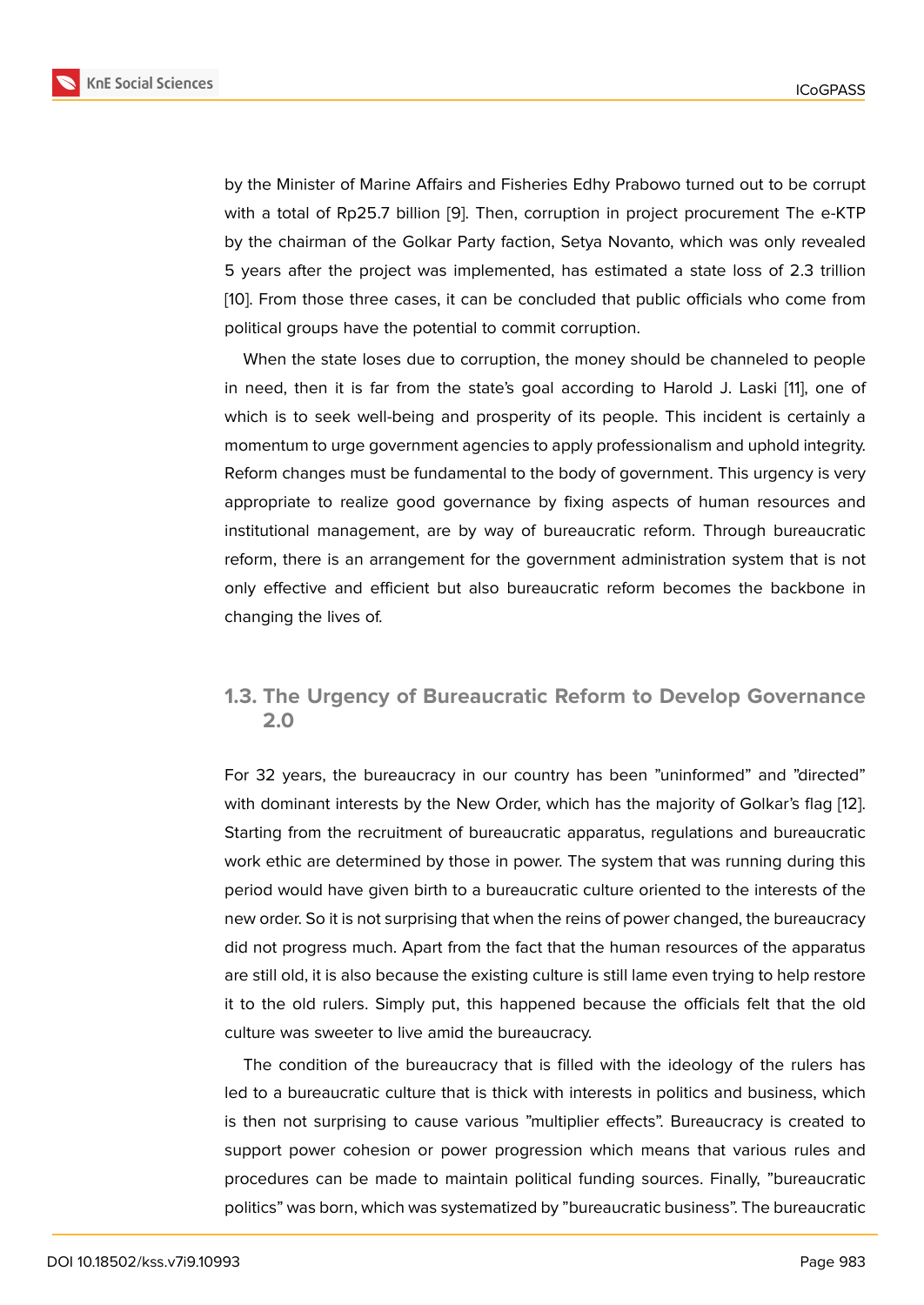politics is not only for the interests of the central and regional authorities, but also ultimately becomes the individual ethics of the bureaucrats. It is not surprising that in this country the bureaucracy has negative characteristics, namely the old, complicated, and expensive bureaucracy attached to it. There are certainly various kinds of "abuse" and manipulation on it.

The success of reform has been demonstrated by many countries, both developed and developing countries in the past. Experience in China, the organizational restructuring of the central government and local government is carried out so that the function of the bureaucracy runs efficiently [13]. China, through its administrative reforms, succeeded in making changes to the organization of public services in revitalizing its functions, strengthening its macroplanning and management functions. In addition, the United States several centuries ago has r[ea](#page-20-3)lized the importance of making changes to the country's bureaucratic system. Realizing that problems for society could arise as a result of the industrial revolution at that time, the bureaucrats took a stand. The number of immigrants who come to work can harm society so that bureaucrats make public policies that are more focused and in favor of the community [14]. The Indonesian people should be able to take lessons from the United States's experience where the behavior of bureaucrats is adaptable and focused on public policy.

Until now, the effort to find a portrait or ideal figure of the [go](#page-20-4)vernment is still the most captivating problem. The existing government, administratively, judicially, and legislatively, is considered to be still underperforming to meet social needs and respond to developments in the domestic and foreign situation. Administrative bodies or bureaucracies that were originally formed to solve public problems then become the root of problems in solving public problems themselves, because they often suffer from a bureaucratic disease called "bureaucratic disease" [15]. At the same time, the legislature that was formed to voice and fight for the interests of the people and control the government's performance became the root of the problem because of the low capacity and commitment to social interests and were often [co](#page-20-5)-opted by irresponsible parties. Then the judiciary that was formed to enforce justice increasingly lacks authority because it is easily "bought" by parties in power or who can pay their bids.

As a result, people feel disappointed and begin to doubt the integrity of the existing government. The form of public discontent often appears in the form of acts of vigilantism, attempts to incite and provoke certain groups to act against the government, the emergence of groups that deliberately develop various forms of crime and disrupt the situation, and even worse, the desire for certain groups of people to separate from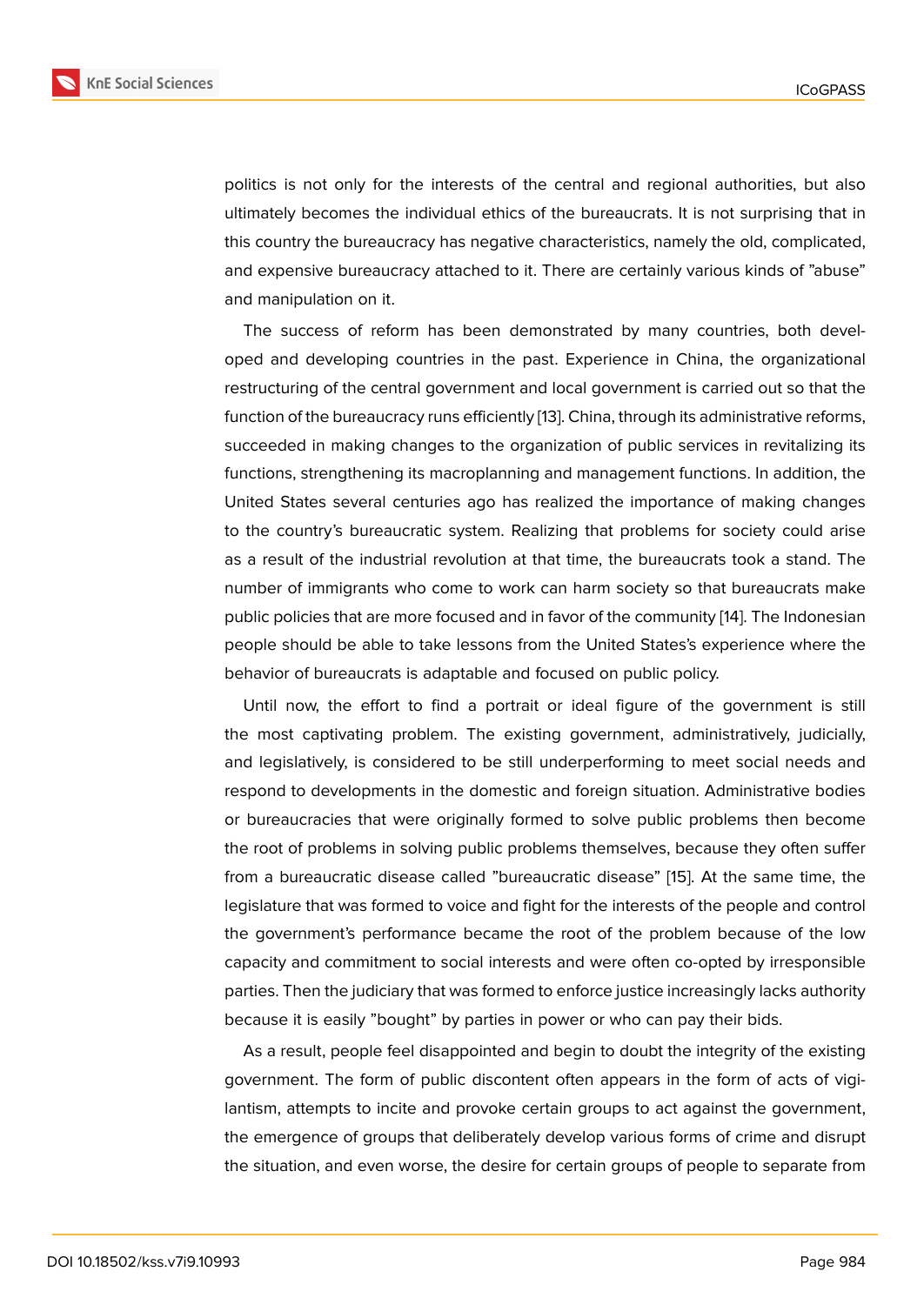the unitary state of the Republic of Indonesia, which means leading to the division and disintegration of the nation.

Therefore, in the field of government, interesting ideas emerged aimed at improving the performance of government officials and institutions, for example adopting the work of Ted Gaebler and David Osborne on "reinventing government" [16], Michael Barzelay on the "post-bureaucratic paradigm" [17], and Steven Cohen and Ronald Brand about the application of "Total Quality Management" in government bodies [18]. These monumental ideas are now starting to color the insights and attitudes of [inte](#page-20-6)llectuals, including bureaucrats who want change towa[rds](#page-20-7) a New Indonesia.

In this reform era, a new public management paradigm developed [19]. Th[e "r](#page-20-8)einventing government" or "post-bureaucratic management" movement is a tangible manifestation of this paradigm. The New Public Management has undergone various orientation changes or models, such as the first model is "the efficiency drive", [the](#page-20-9) second model is "downsizing and decentralization", the third model is "in search of excellence" and the last model is "public service orientation". The last model emphasizes the quality, mission, and values that public organizations must achieve pays more attention to the wishes, needs, and participation of users and citizens, and empowers officials (including representatives) elected by the community. Emphasizes "social learning" when providing public services, and emphasizes continuous performance evaluation, community participation, and accountability. Therefore, it is necessary to study further concerning bureaucratic reform efforts in Indonesia.

# **2. METHOD**

The research method used in this paper is a qualitative descriptive method, which has the type of library research. Library research is a series of activities related to the methods of collecting library materials, reading, taking notes, and processing research materials [20]. The research design was carried out in several stages, namely: First, tracing, recording, and reading various findings related to the discussion of VUCA, bureaucracy, policy formulation, policy impact, governance 2.0 in general in every discussion of [res](#page-20-10)earch results, articles, and news obtained in kinds of literature, and website sources of official government institutions, as well as international institutions, as well as other sources relevant to this study. Second, it combines all findings, including theories, models, and concepts of organizational change and public service transformation. Third, analyze each finding from various readings, including the strengths, weaknesses, and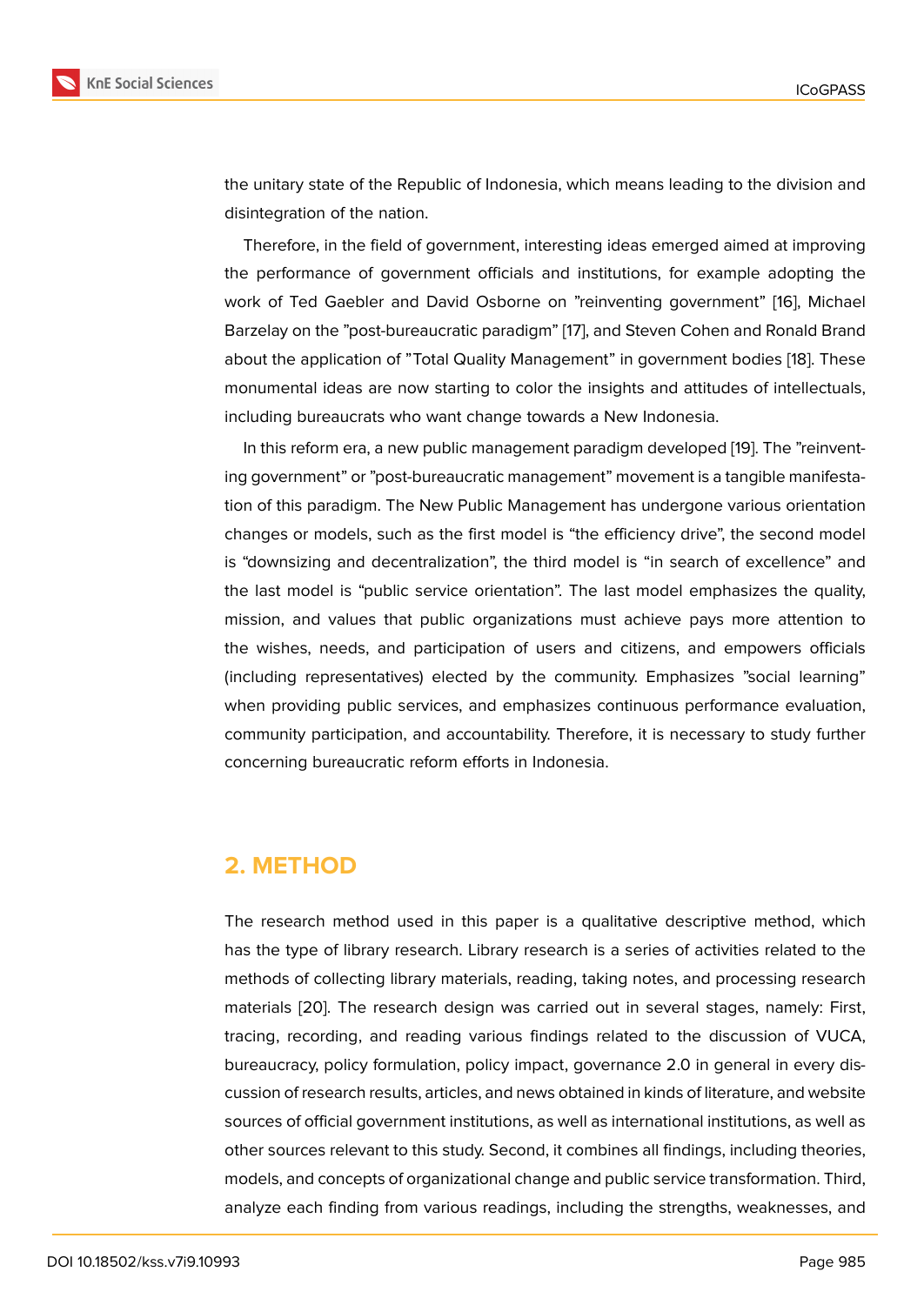relevance of the work in question. The last stage is to provide critical comments by describing models and methods that are different from the findings in previous studies.

# **3. Results and Discussion**

**3.1. Bureaucratic Polity: Bureaucratic Reform, Political Traps, and Corruption**

Bureaucratic pressure by politics is not new in Indonesia, especially since the new order through a bureaucratic polity that was built by Soeharto has been successfully maintained [21]. The power and dynamics that are built in the corridors of government have been neatly arranged with the existing operational systematics. Karl D. Jackson and Lucisian W. Pye explain at least two crucial things why this model is still maintained [22], namely[:](#page-20-11)

- 1. The difference between bureaucracy and other forms of government lies in the degree of isolation between national decision-making and social and political forces outside the capital's highest elite.
- 2. The main arena for political competition is not the broad country, and power is not obtained through the cultivation of mass movements. Instead, meaningful power is obtained through interpersonal competition in the elite circles closest to the president.

There are three instruments built with the intervention of political dynamics on the bureaucracy. First, the political competition which is an illustration of the existence of an administrative political dichotomy played by the process of political competition that is built outside the bureaucratic arena, usually influenced by political interests (party, closeness to stakeholders, and "orders" from the coalition team). Second, the instruments of actors who enter in the formal structure of the bureaucracy, it is from this actor that the first instrument can be run. Third, the bureaucracy itself is an instrument from the central government to the regions [23].

The intervention of bureaucratic politics in policy formulation in Indonesia is very strong, forming a structured system for politicians for personal or party interests. The system is stronger if certain groups dominate [in p](#page-20-12)arliament. For example, the formulation and submission of the e-KTP project from Setya Novanto stipulates that the Rp5.9 trillion project be approved by members of the DPR and is alleged to have conditioned the winning bidder [10]. That bureaucratic politics is indeed very close to politicians in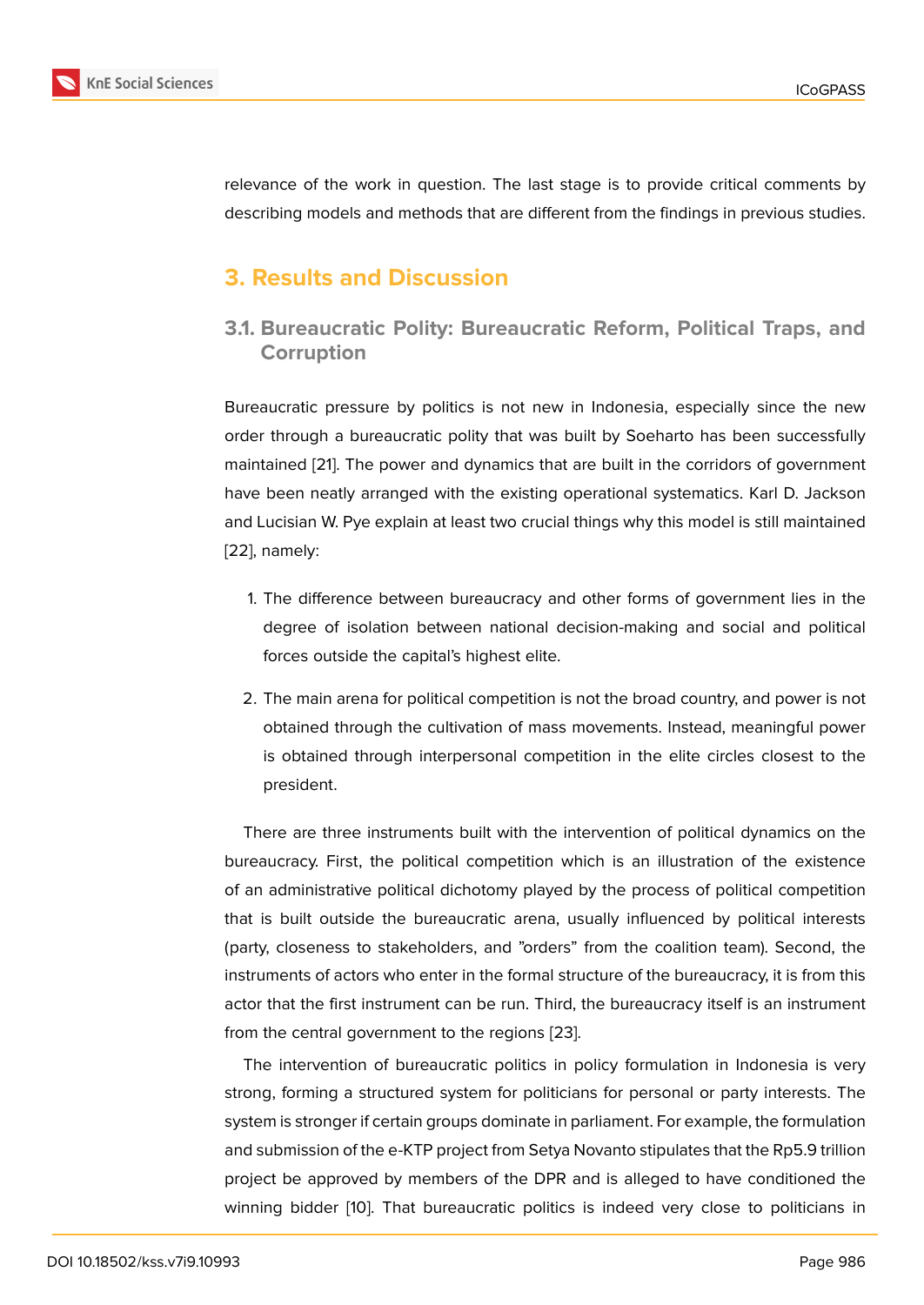government institutions to carry out acts of corruption in various forms. In 2019, the government through the PAN-RB Ministry hopes to realize the quality of good, clean, and free governance from collusion, corruption, and nepotism (KKN). This is stated in the National Evaluation Results Report of the 2019 Bureaucratic Reform Grand Design. Of the 4 indicators of bureaucratic reform, one of them is the level of corruption [24]. The level of corruption is of particular concern for the implementation of integrity building to prevent corruption that still occurs in Indonesia.

Table 1: Indicator Bureaucracy Reform (2019 Bureaucratic Reform Grand Design).

| <b>Target Of Bureaucracy Reform</b>                                                                            | <b>Performance-Based Targets</b> |
|----------------------------------------------------------------------------------------------------------------|----------------------------------|
| The realization of a clean and free govern- Clean<br>ment of corruption, collusion, and nepotism; bureaucracy; | accountable<br>and               |
| Increasing the quality of public services to Effective<br>the community;                                       | efficient<br>and<br>bureaucracy; |
| Increased capacity and accountability of The bureaucracy has quality<br>bureaucratic performance.              | public services.                 |

The targets and targets for bureaucratic reform are formulated through the results of each period's evaluation to create a good service climate and public policy. Corruption always occurs in a bureaucratic environment. Not only because of the tendency of personal desire, but also the mentality construction that helps build a person's desire to commit corruption from the facilities or access to power he has. According to Haryatmoko, corruption is simply understood as an attempt to use one's ability, intervene because of his position to misuse information, decisions, influence, money, or wealth for his benefit [25]. Therefore, it is reasonable to say that every corruption cannot be separated from interaction with power. People who enter the world of politics are still with the mentality of animal laborers whose orientation to the necessities of life and the obsession [with](#page-21-0) the production-consumption cycle is still very dominant [26], which eventually becomes power politics and/or bureaucracy as a place of the main livelihood. In such a position, the syndrome that eventually accompanies is corruption [27].

Indonesia's corruption perception index (CPI) in 2020 was recorded at 37 [on](#page-21-1) a scale of 0-100. The CPI score fell by three points compared to last 2019. This makes Indonesia ranked fifth in Southeast Asia, down one place compared to 2019. Indonesi[a's p](#page-21-2)osition is overtaken by Timor Leste whose CPI score increased by two points to 40 in 2020. Meanwhile, Singapore is still the country with the highest CPI score in Southeast Asia. In 2020, which is 85. Singapore's position is followed by Brunei Darussalam and Malaysia, which each have a CPI score of 60 and 51 [28].

The BUMN sector is also affected by the bureaucratic polity model that has taken root in Indonesia. A report from Transparency In[tern](#page-21-3)ational Indonesia (TII) revealed that only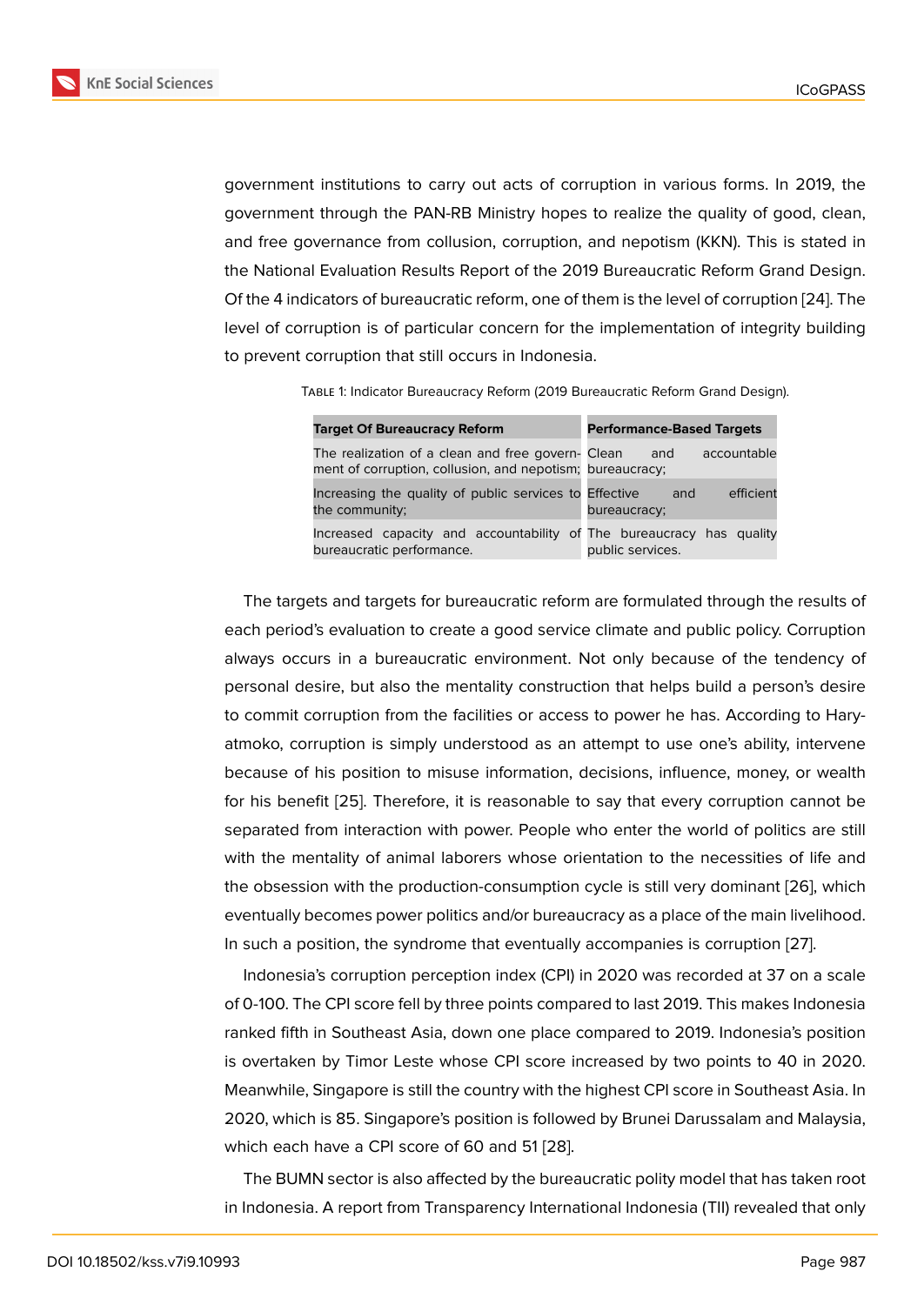

**Figure** 1: Southeast Asia Corruption Perception Index 2020 Source: Transparency International 2020 from Databooks Katadata.

17.36% or around 86 BUMN commissioners were appointed from professional circles, meaning that 82.37% or around 482 commissioners were appointed based on political considerations. Strategic positions include former ministers, high state officials, and members of state agencies/institutions. As many as 249 people or 51.66% of BUMN commissioners come from the bureaucracy. The remaining 71 people (14.73%) came from politicians, 29 people (6.02%) came from the military, 28 people (5.81%) from the state legal apparatus (APH), and 20 other strategic positions (4,15%) [29].

In contrast to the "Indonesia Maju" Cabinet, which was dominated by non-parties. As many as 55.3% of the 38 seats or 21 people from non-parties, while 44.7% from parties or 17 people. The party that has the most seats in the cabinet is the P[DIP](#page-21-4) with a total of 5 people, which is the party of the president himself. These case studies have proven that bureaucratic polity is still alive within the government [30].

The corruption perception index is a measurement of the level of corruption in a country which is carried out regularly by the Transparency International Institute. Since its launch in 1995, the Corruption Perceptions Index (CPI) [is](#page-21-5) used by many countries as a reference for the corruption situation. The CPI is a composite index that measures corruption perceptions globally. This composite index is derived from 13 (thirteen) corruption data produced by various credible independent institutions. The CPI is used to compare the condition of corruption in one country against other countries. The CPI measures the perceived level of corruption in the public sector, namely corruption by state officials and politicians [24].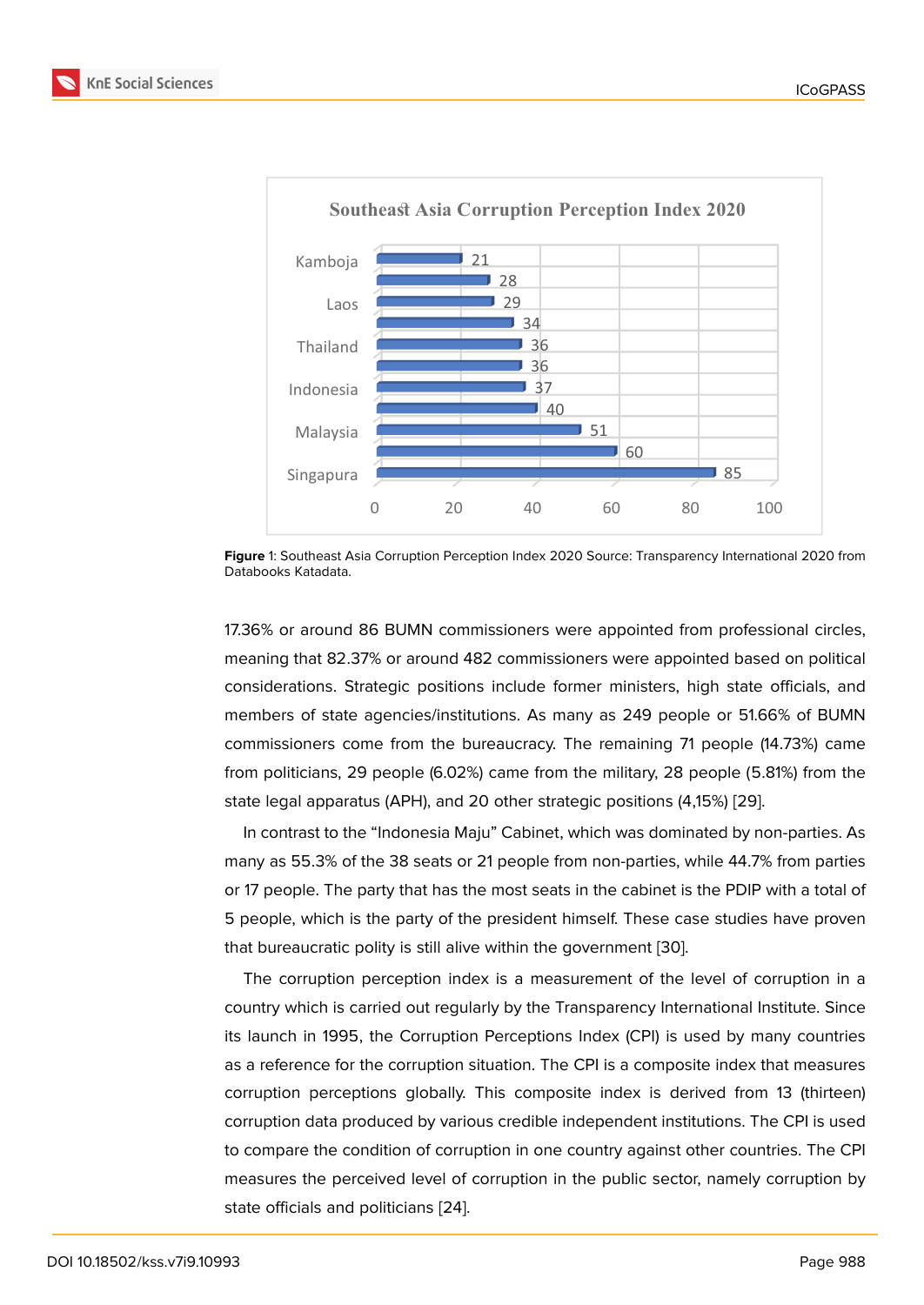

**Figure** 2: Trends Corruption Perception Index in Indonesia 2020.

The 2019 CPI score is 40 or 85th out of 180 countries. Although it improved compared to the previous year, compared to ASEAN countries, the corruption perception index was still below Singapore (85), Brunei Darussalam (60), and Malaysia (53). The increase in Indonesia's CPI Score over the last two years was driven by the increasing effectiveness of preventing and eradicating corruption in Indonesia [24].



**Figure** 3: Number of Corrupt by Background. (Source: Indonesian Corruption Watch (ICW) 2021 from Databooks Katadata).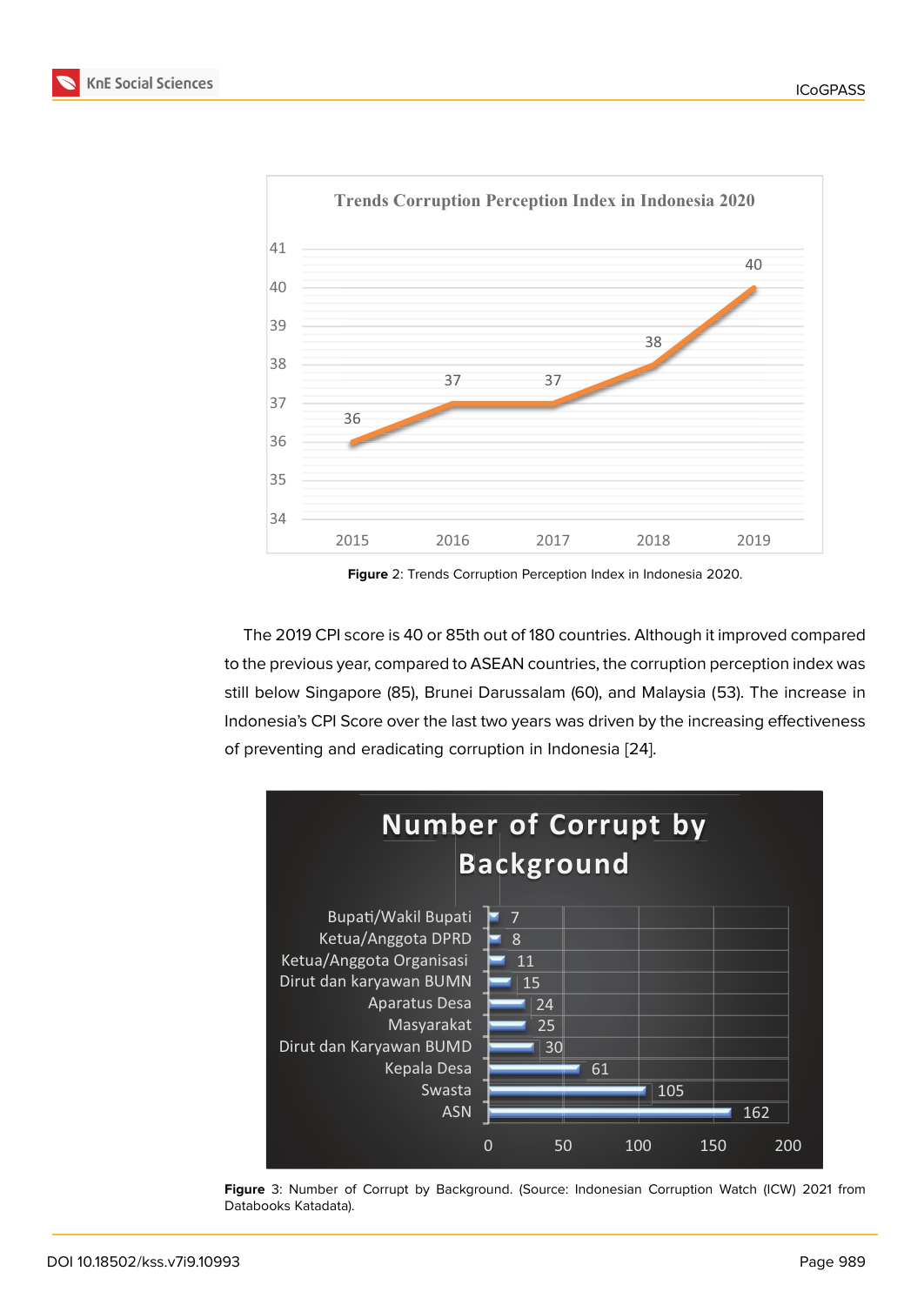The perpetrators of corruption recorded during semester 1 of 2021, were dominated by the State Civil Apparatus (ASN). A total of 162 ASN were entangled in corruption cases, both small and large scale in semester 1. It is very sad when the bureaucratic reform campaign which contains the values of professionalism, integrity, and improving the quality of public services to the community is simply littered with the data above. So it is no longer a natural thing when bureaucratic reforms that are being intensified have not met a clear meeting point. This is a reflection for the government as a state administrator to improve and continue to improve. The 1998 reforms became the main fulcrum for a better bureaucratic reform [31].

Post-Reformation 1998 Indonesia has undergone a process of democratization and decentralization, one of which is through direct elections for regional heads (Pemilukada) since 2005. Although democratization [an](#page-21-6)d decentralization are seen as positive by some researchers, various forms of corruption have also not gone unnoticed by other researchers. Warren's conception of democratic corruption helps to explore the post-Reformation paradox of democratization and decentralization. According to Warren, corruption in democracy is a form of "two-faced" exclusion that benefits a few parties at the expense of others who are excluded from collective decision-making and action [32].

In the context of public organizations, executives through their bureaucracy are carried away by demands for administrative reform through the desired paradigm [con](#page-21-7)ditions such as the realization of good governance, measurable performance, and claims to the application of New Public Management. The dilemma that then arises is that on the one hand the bureaucracy is required to always be professional and responsive, but on the other hand regional autonomy is being pressured by politicians through the values of the latest paradigm. Therefore, the policies formulated and implemented will inevitably be biased towards political interests. Bureaucratic reform is often exploited by political interests amid democratization, causing administrative reform to be reduced to a technical level. That in fact, the bureaucracy is very difficult to be neutral from the dynamics that exist in the government [23].

From the analysis of various dynamics and points of view above, the elements of public policymakers must be professional and have integrity. Perhaps Rohdewohld's assessment is correct that the national system of administra[tion](#page-20-12) and the civil service system is not conducive to good governance and improved performance [33]. It is the context that strengthens this paper that there is a possibility of bargaining power and does not rule out cheating by the government. This condition has collided with the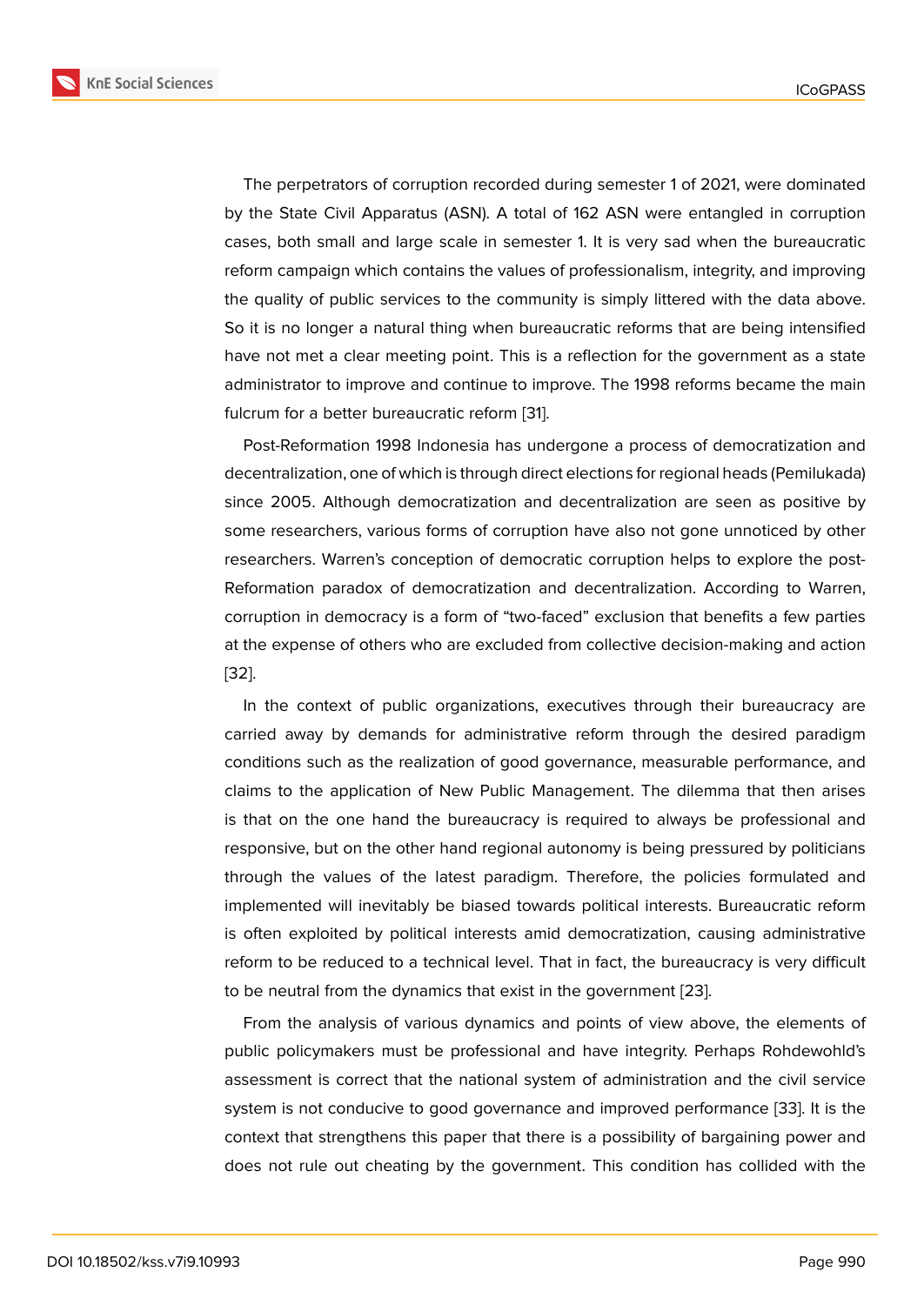campaign for bureaucratic reform that upholds the principles of good governance in recent times.

### **3.2. Governance Transformation 2.0: Welcoming a Professional Bureaucracy**

Starting away from the bureaucratic polity model is a series of efforts to formulate a transformation to good governance that can emphasize all forms of political interaction in the bureaucracy in Indonesia. The political interaction of the bureaucracy has so far been too intense in the dynamics of government. The interaction, which is almost always based on the principle of "politics of reciprocation", utilizes executive power for the process of forming cabinets or strategic positions in government agencies, not based on professionalism anymore, but on political interests and closeness.



**Figure** 4: Public Governance Development.

Capital to advance as regional head or president is still very expensive. In 2013, Forbes stated that a person must have US600 million to become president in Indonesia which when converted that year was Rp8 trillion. The capital is needed for parties, witnesses, success teams, consultants, and other costs [34]. This factor causes the government sector chosen by the people to be filled by people who have financial access. Meanwhile, people who have access to finance do not all understand the governance system, do not understand the political dyn[am](#page-21-8)ics that occur, until they are vulnerable to being caught in the corruption trap.

The condition of the bureaucracy in Indonesia, which is still labeled with the bureaucratic polity model, is still at the most basic stage in the global governance system.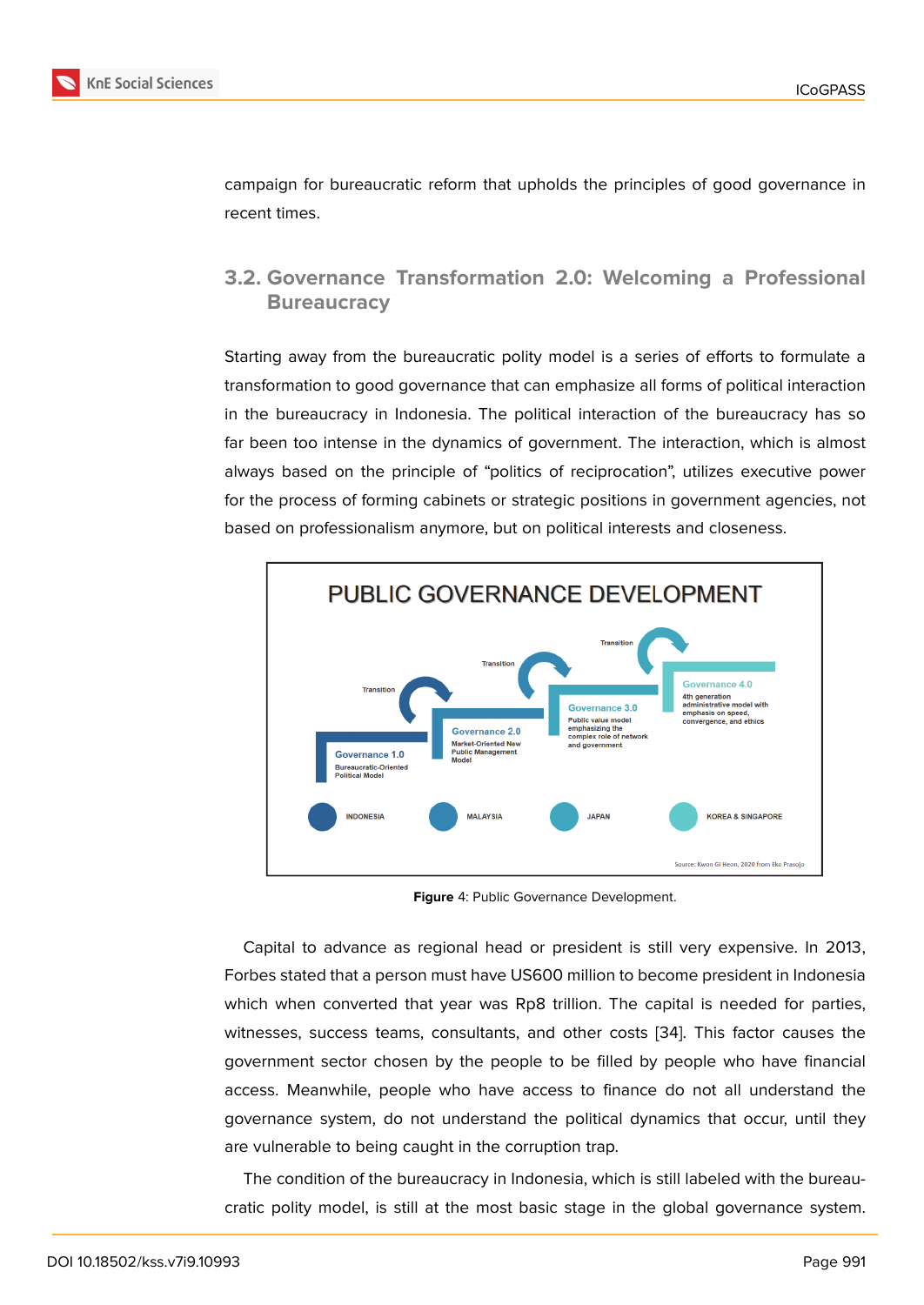According to Eko Prasojo, a public administration expert from UI, Indonesia has long been left behind with neighboring countries in the governance system, which has always been trapped in the bureaucratic polity model. This is still true today, although it is not entirely based on political interests and proximity, it greatly impacts the policy formulation process to policy communication.

Referring to the level of development of public governance, governance practices in Indonesia are still classified as governance 1.0. Still far from industry 4.0 values. The role of politics in relying on the bureaucracy is still large, for example, the process of appointment based on political interests that should be based on professionalism. This is why the orientation of bureaucrats is not based on performance orientation but is oriented towards partial political interests. Of course, the government must immediately fix this if the commitment to bureaucratic reform is carried out. One of the main factors in governance 2.0 is collaborative governance which is based on market-oriented. According to the stages above, there should be new public management, but in the current era, the use of new public management has begun to be abandoned because there are better updates.

|                    | <b>Traditional PA</b>                                                       | <b>NPM</b>                                                                                                                     | <b>NPS</b>                                                                                            | <b>NPG</b>                                                         |
|--------------------|-----------------------------------------------------------------------------|--------------------------------------------------------------------------------------------------------------------------------|-------------------------------------------------------------------------------------------------------|--------------------------------------------------------------------|
| <b>Orientation</b> | Regime<br>procedure                                                         | and Efficiency                                                                                                                 | Democracy                                                                                             | Democracy<br>and<br>efficiency                                     |
| <b>Theoretical</b> | administrative<br>dichotomy                                                 | the political and Economics theory, Democratic<br>management. phi- citizenship,<br>losophy of private administrative<br>sector | civic<br>theory<br>society,<br>postmodern,<br>humanistic theory<br>of organization                    | Contractualism,<br>integrity<br>theory,<br>collectivism            |
| <b>Behavior</b>    | Policymaking<br>and<br>execution<br>separating<br>centralized<br>government | Government ser-<br>vice outsourcing &<br>marketing                                                                             | cultivation<br>government<br>spirit,<br>service<br>cooperation with deliberation,<br>the third sector | of Citizen<br>independence,<br>public<br>polycentric<br>qovernance |
| Role               | Leader                                                                      | Customer                                                                                                                       | By the service of Parcitipate<br>the citizen                                                          | in<br>decision                                                     |
| <b>Method</b>      | InstitunasionalismPositivism<br>research<br>method                          | research method                                                                                                                | Humanism<br>research method                                                                           | Collectivism<br>research method                                    |

Table 2: Comparison either Traditional PA, NPM, NPS, and NPG [35].

Note: PA : Public administration NPM : New public management NPS : New public service NPG : New public government

Understanding the concept of collaborative governance can be seen from..several aspects. First of all, on the etymology. Collaborative governance is composed of two entities, there are "collaborative" entity and "governance" entity. Mainly "governance",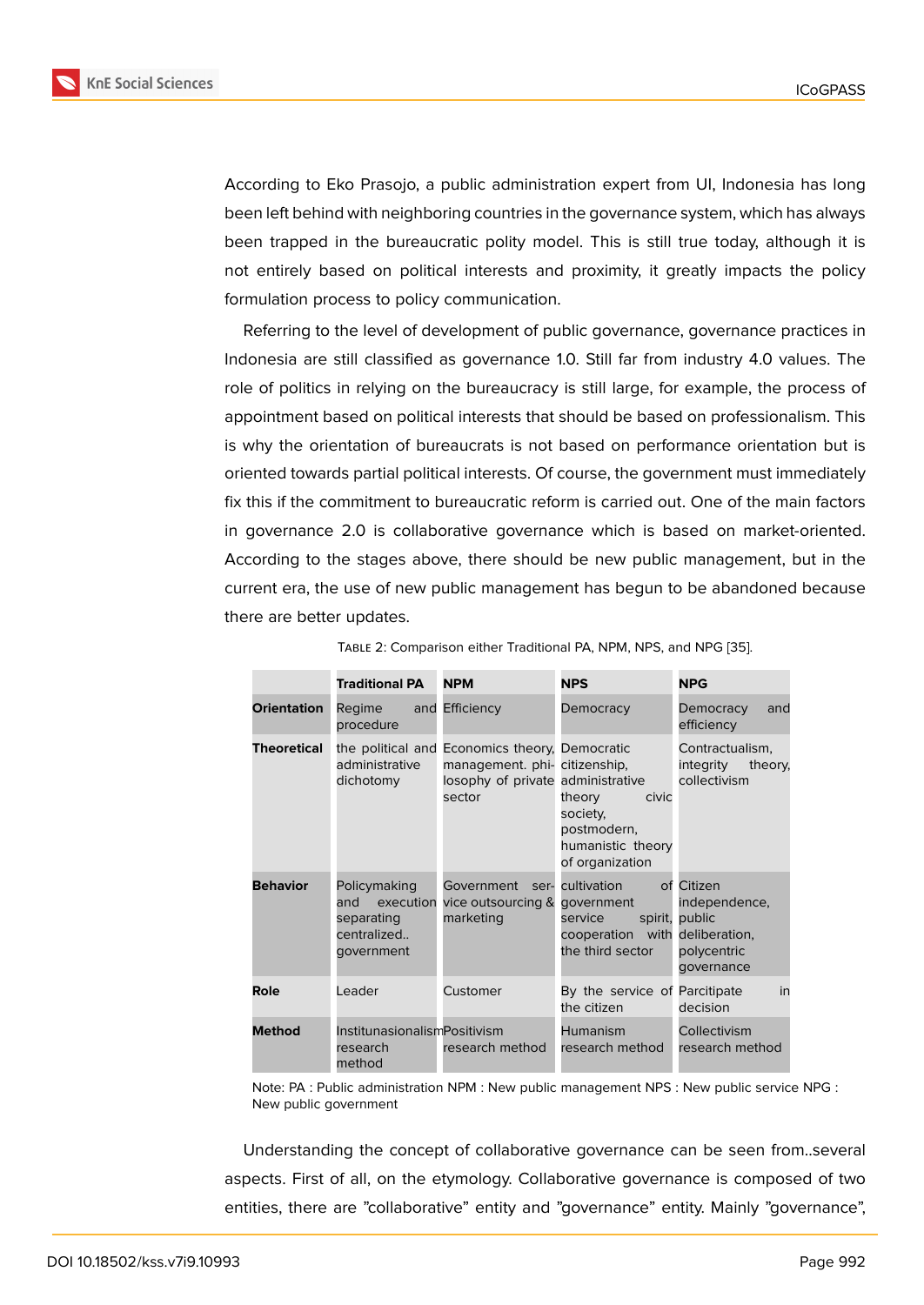supplemented by "coordination". The United Nations Economic and Social Commission for Asia and the Pacific pointed out that "governance" is the decision-making process of implementing decisions [13]. Emerson, Tina, and Stephen pointed out that "governance" is an activity "to the government" or regulation/management/management [36]. In the perspective of public administration, "collaborative" is a requirement for stakeholders to collaborate in formul[atin](#page-20-3)g public policies. The two variables are interpreted as the concept of "collaborative governance". Purdy explains that decision-making [by](#page-21-10) involving stakeholders is an effective solution for formulating recommendations for public problems [37].

One of the discussions about "good governance" can be traced back to the work of JS Edralin [38]. "Governance" is a term used to replace the word "government", which me[ans](#page-22-0) the use of political, economic, and administrative power to manage state affairs. The term specifically describes the transition of the government's role from a servic[e pr](#page-22-1)ovider (provider) to a "promoter" or "facilitator", and the transition of ownership, that is, from state property to people's property. The main focus of "governance" is performance improvement or quality improvement [38]. Since 1991, many multilateral and bilateral agencies ( JICA, OECD, GTZ) have been advocating the term "good governance", emphasizing several indicators, including: (1) Democracy, decentralization, and government capacity building; (2) Respect H[uma](#page-22-1)n rights and compliance with applicable laws; (3) Mass participation; (4) The efficiency, accountability, and transparency of government and public administration; (5) Reduction of military budget; and (6) market-oriented economic system [38].



**Figure** 5: Public Policy Process by William N. Dunn [39].

Meanwhile, Good Governance according to The whats Economic and Social Commission for Asia and the Pacific (UNESCAP – one of the five regional commissions under the jurisdiction of the United Nations Economic and Social Council). There are 8 good governance features, it is participatory and consensus-oriented, accountable, transparent, responsive, effective and efficient, has fair tolerance, and follows the rule of law [40]. To ensure that corruption is minimized, taking into account the opinions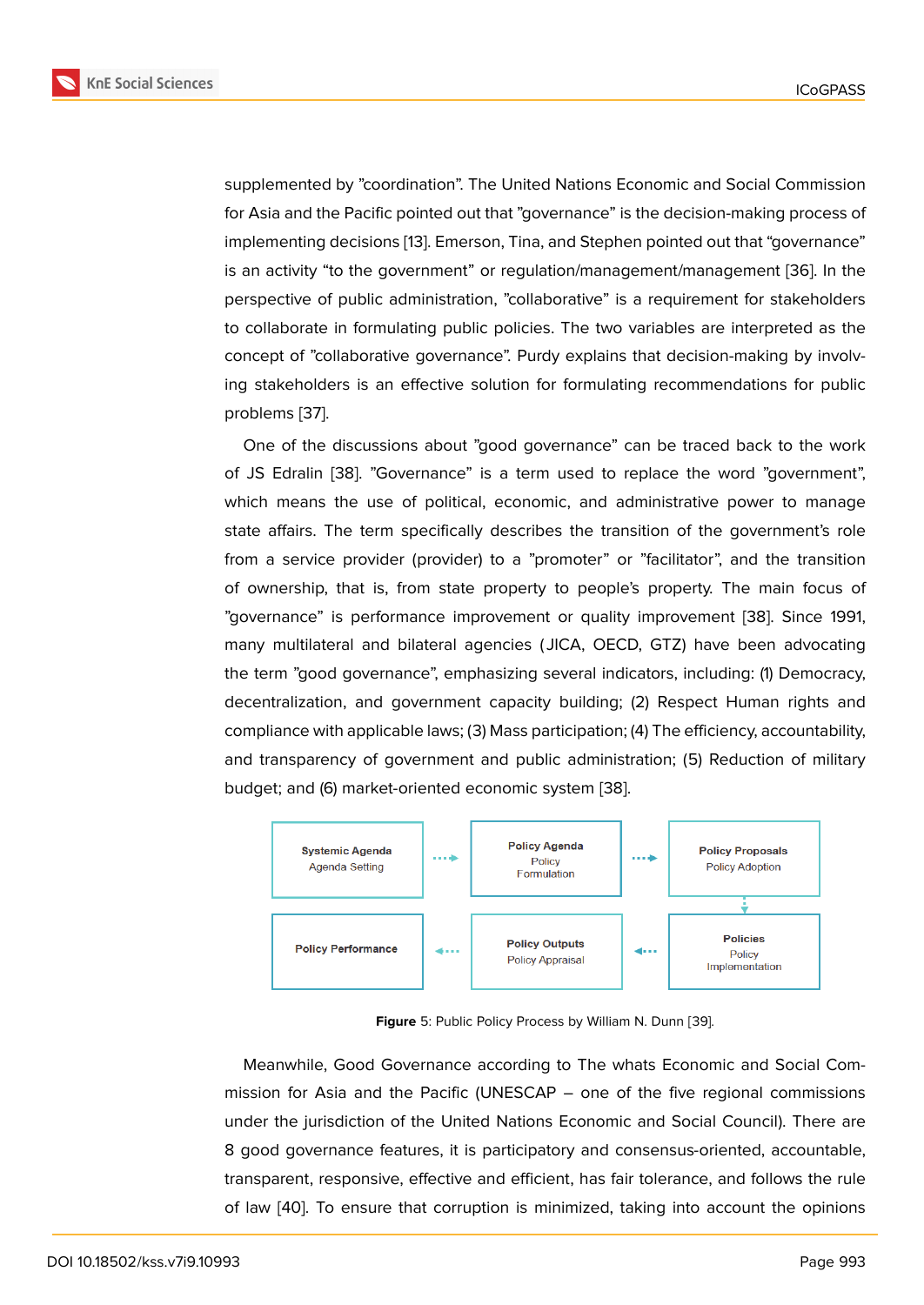of minorities and the voices of the most disadvantaged listen to the opinions of the society in decision-making. This is also a response to the present and the future of the needs of society. To fulfill the aspect of good governance, of course, the government relies on policymakers as state apparatus which are considered capable of making and providing the latest breakthroughs for governance. One way is to make public policies that are based on strong analysis from any aspect.

### **3.3. Theoretical Framework of Analyzation Public Policy**

The process of public policy formulation must go through a strong scientific and proven theoretical basis, so a theoretical framework is needed that consists of the concepts and, together with their definitions and references to the relevant scientific literature, existing theories that are used for special studies in the formulation process, one of which is that framework is a theoretical framework. The problem of public policy formulation is between the two most dominating currents, namely the conceptual and theoretical world and the empirical world.



# **Theoretical Framework**

**Figure** 6: Theoretical Framework by Fadillah Putra.

Fadillah Putra reveals that a job analyst must have two analytical tools that are reviewed from the theoretical framework [41]. First, the conceptual world is a generalization of empirical facts in the field. Second, the empirical world is a source of knowledge obtained from observation or experiment. The ideal public policy analyst must have the ability to integrate the theoretical world a[nd](#page-22-2) the empirical world that has gone through a certain process. This combination will produce a strong public policy formulation study because it has variables obtained from two perspectives [41]. The theoretical framework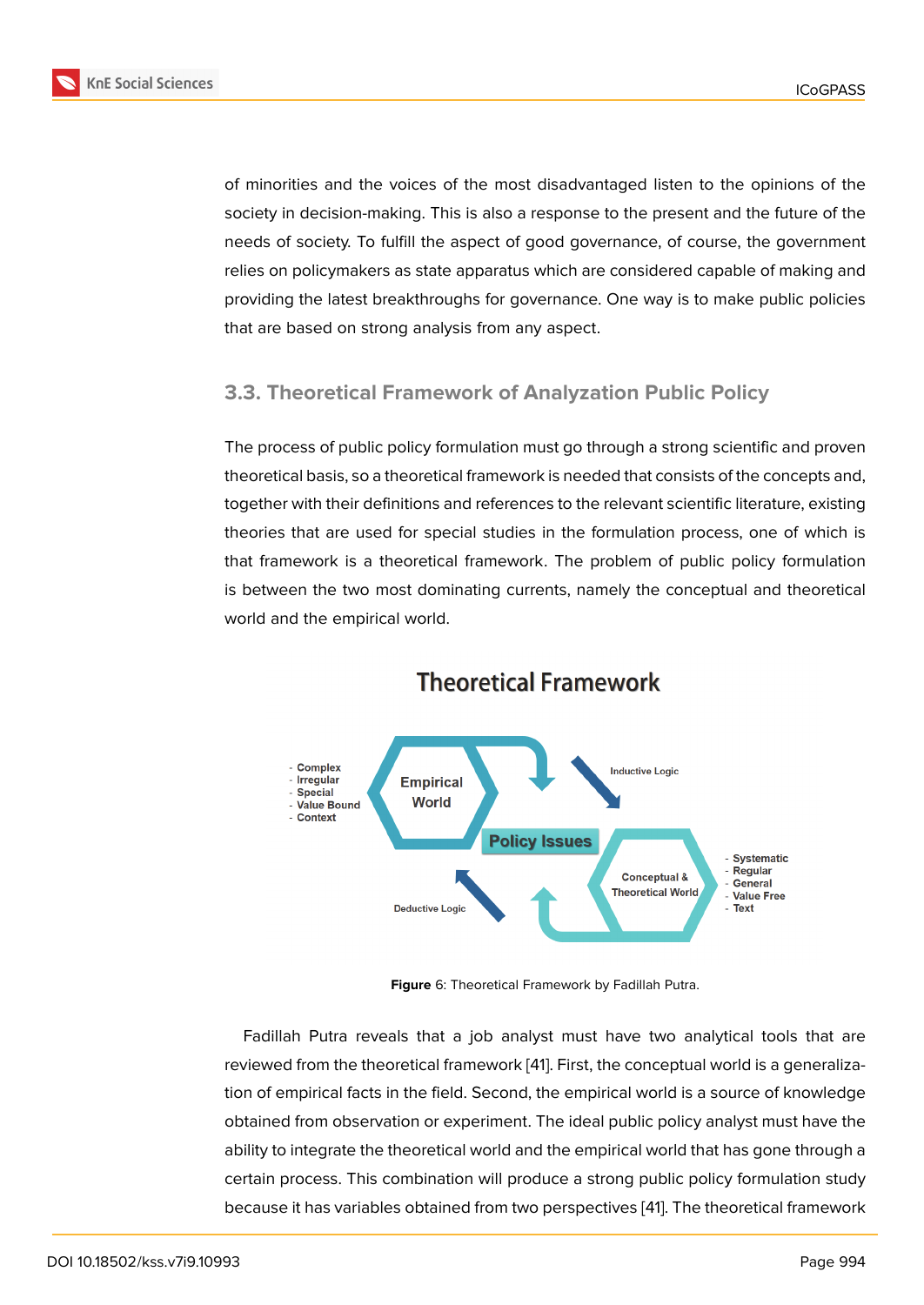

stage is the initial stage for policy analysts to formulate an ideal policy product. Public policy has 3 levels in a combination of two perspectives from the theoretical framework.

| Level                                   | <b>Variable</b>                                                                                                                                                                                         | <b>Categories</b> |
|-----------------------------------------|---------------------------------------------------------------------------------------------------------------------------------------------------------------------------------------------------------|-------------------|
| <b>Evidence-</b><br><b>Based Policy</b> | Evidence-based data - Conclusion from Empirical<br>data - Policymaking                                                                                                                                  | world             |
| <b>Research-</b><br><b>Based Policy</b> | Evidence-based data analysis - Verifi- Theoretical<br>cation and validation process - Critical world<br>process - Policymaking                                                                          |                   |
| <b>Science-Based</b><br><b>Policy</b>   | - A collection of various kinds of research - Empirical<br>Comparison and generalization - General- world<br>ization becomes the basis or quideline for theoretical<br>the formulation of public policy | and<br>world      |

Table 3: Level of Policy Analysts by Fadillah Putra.

The three levels are an attempt by policy analysts to classify assumptions and a solid theoretical basis. The higher the level, the stronger the assumptions in policy formulation. When the assumptions used in making policies are stronger, the durability policy will be longer. However, in reality in government, the implementation of public policy formulation based on the 3 levels above is still far from optimal because the implementation at the basic level, namely evidence-based policy, is still rarely encountered. Often policies made based on instinct and temporary interests are called policy-based evidence.

The process of policy formulation and policy analysis in Indonesia has been "homework" for almost 8 decades that has not been completely resolved. The author concludes that there is a need for a line of relevance between the bureaucratic polity model and the unfinished process of policy formulation and policy analysis in Indonesia. It all boils down to the political system in Indonesia which holds formal and informal control. In responding to the series of events above, it is necessary to have a bottom-up approach through government administration implementing units in villages, sub-districts, to the center. The condition of multi-level governance given the right of regional autonomy has resulted in the central government not being able to fully control the implementation of good governance. One way to respond to the stuttering of policymakers is to implement an evidence-based policy.

The implementation of policy formulation and policy analysis based on evidencebased policy will gradually have a positive impact on the bureaucratic climate in Indonesia. The policy is the main instrument in fighting for the welfare of the nation and the society of a country. Therefore, the progress or decline of a country is a reflection of the quality of policies in that country. Evidence-based policies are necessary because they can be viewed in terms of effectiveness, efficiency, public service orientation,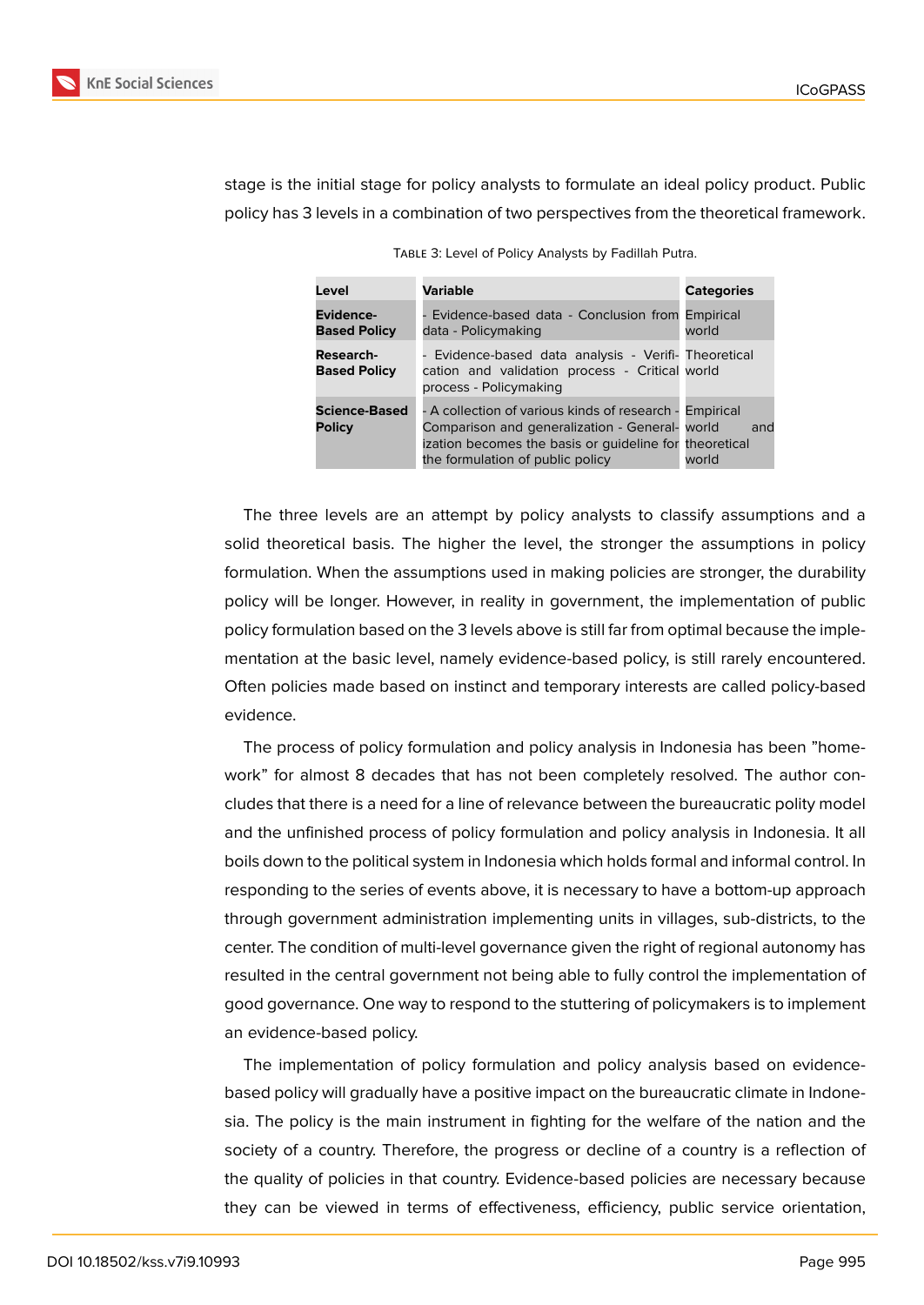accountability, democracy, and public trust. A systematic evidence-based analysis is an essential ingredient in all good planning [41]. Various data needs to be carried out to provide the analysis and evidence required by the government to correctly understand whether the policy has achieved its goals as planned and whether the service has been effectively provided. Therefore, evidence [sho](#page-22-2)uld be used to support decision-making.

In the application of evidence-based policy, ideally, it is necessary to use qualitative and quantitative approaches because according to Fadillah Putra the data and design of public policies from the quantitative approach must be measurable and quantifiable [41]. The results of policy analysis are divided into 3 types, namely descriptive, predictive, and prescriptive which are described as follows:

Policy analysis should be done before and after the policy is implemented, it is [sug](#page-22-2)gested by Patton and Savicky. Carley explains that post-descriptive policy analysis is called "ex-post", Lineberry calls it "post-hoc", and Dunn calls it "retrospective". Then, before policy analysis by Carley called it "ex-ante", Lineberry called it "pre-hoc", Teitz called it "anticipatory", and Dunn called it "prospect". Predictive analysis can be said to be a future projection of the adopted policy [42]. Meanwhile, the prescriptive analysis must refer to policy recommendations. Policy recommendations should be general and not focus on suggestions, while recommendations that focus on policymakers to choose policies are said to be persuasive suggestion[s. M](#page-22-3)ethods, stages, and techniques in policy analysis can be optimized properly if there is communication between government and government, government with the market, and market with the market. In this case, efforts to build an inclusive communication corridor are one of the factors for the realization of targeted public policies.

#### *Policy Communication Challenges in the VUCA Era*

Communication is part of the interaction of policy actors. But the main goal is to study literacy activities because policy literacy is one of the requirements for how the public can understand the policies that are formulated and implemented. The increasing policy literacy from the public will encourage increased acceptance. Because we are currently facing a digital world so that a digital literacy policy should apply at this time, how do we view policy communication, it must ensure accessibility. This is a fact of how policy communication should be maximized.

Communication is an activity that causes others to interpret ideas/ideas, especially through a common system (generic) with symbols, signals, and behaviors to explain the speaker's or author's intentions [43]. Communication will affect the implementation of public policies, and poor communication will harm the implementation of policies. The communication dimensions that can influence the implementation of public policies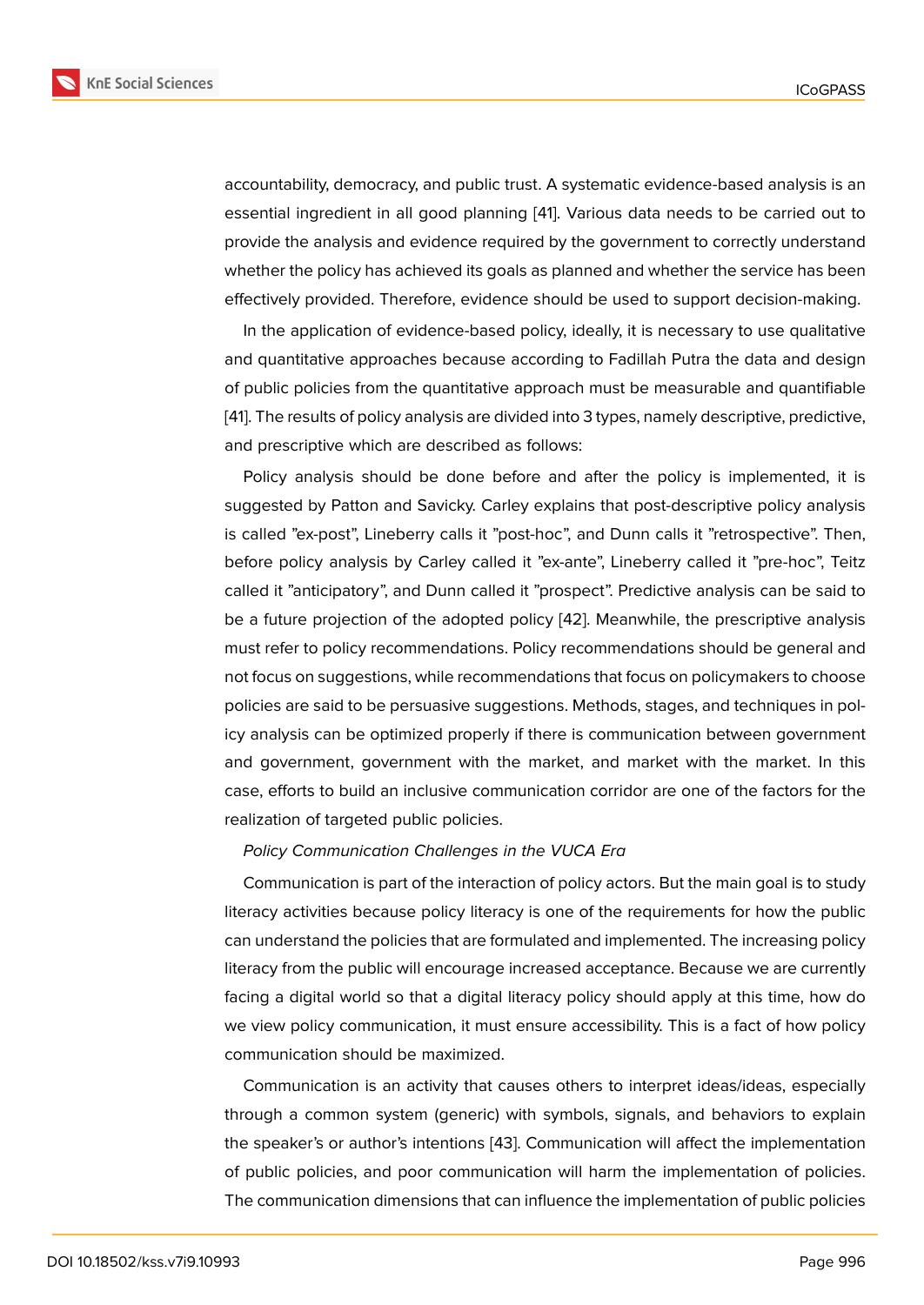include communication, consistency, and clarity [44]. Achieving the successful implementation of public policies requires implementers to know what must be done; policy objectives and indicators must be communicated to the target groups to narrow the gap between policy planning and implementation[. If](#page-22-4) the information about policy goals and objectives is not clear to the target group, resistance from the target group may occur [45]. Communication skills are directed so that activity implementers can negotiate with each other and find mutually beneficial points of understanding/consensus. The consensus that is built can improve personal performance at work by finding win-win condit[ion](#page-22-5)s for every problem [46].

Kominfo has noted that there are hundreds of thousands of sites that spread hoax news and negative content, this is also one of the factors that influence how difficult the challenges of building policy [lite](#page-22-6)racy in Indonesia are quite heavy. Among the factors that determine the success of the policy is the communication of the policy itself. The government or parliament is more focused on the substance of the policy itself, both in terms of formulation and policymaking, but forgets that the communication aspect from the formulation process to implantation plays an important factor. Based on sources from the Ministry of Communication and Information, there is an acknowledgment of the problems that have plagued policy communication so far [47], including:

- 1. Public fragmentation, which is called the people, is not a single person and this public fragmentation should be realized by policymaker[s. C](#page-22-7)ommunication is not only done after the policy is made but even before it is made or the policy proposal is better already shared with the public.
- 2. Relying on one-way, one-way communication here means that the policymaker is everything and the people are nothing. The communication carried out here does not invite and involve the people. The public as policy users feels trapped by laws that do not involve the public.
- 3. Lack of use of digital communication, most of the government actors still stutter with the progress of the internet or social media. At a certain point, digital communication makes communication more effective.
- 4. Less able to increase public participation, because the government always considers itself in doing more, it creates conditions where the public becomes reluctant to participate in determining policy.
- 5. Lack of inter-ministerial coordination, communication, and coordination with the central government is of lower value than communication and coordination with provincial/city local governments.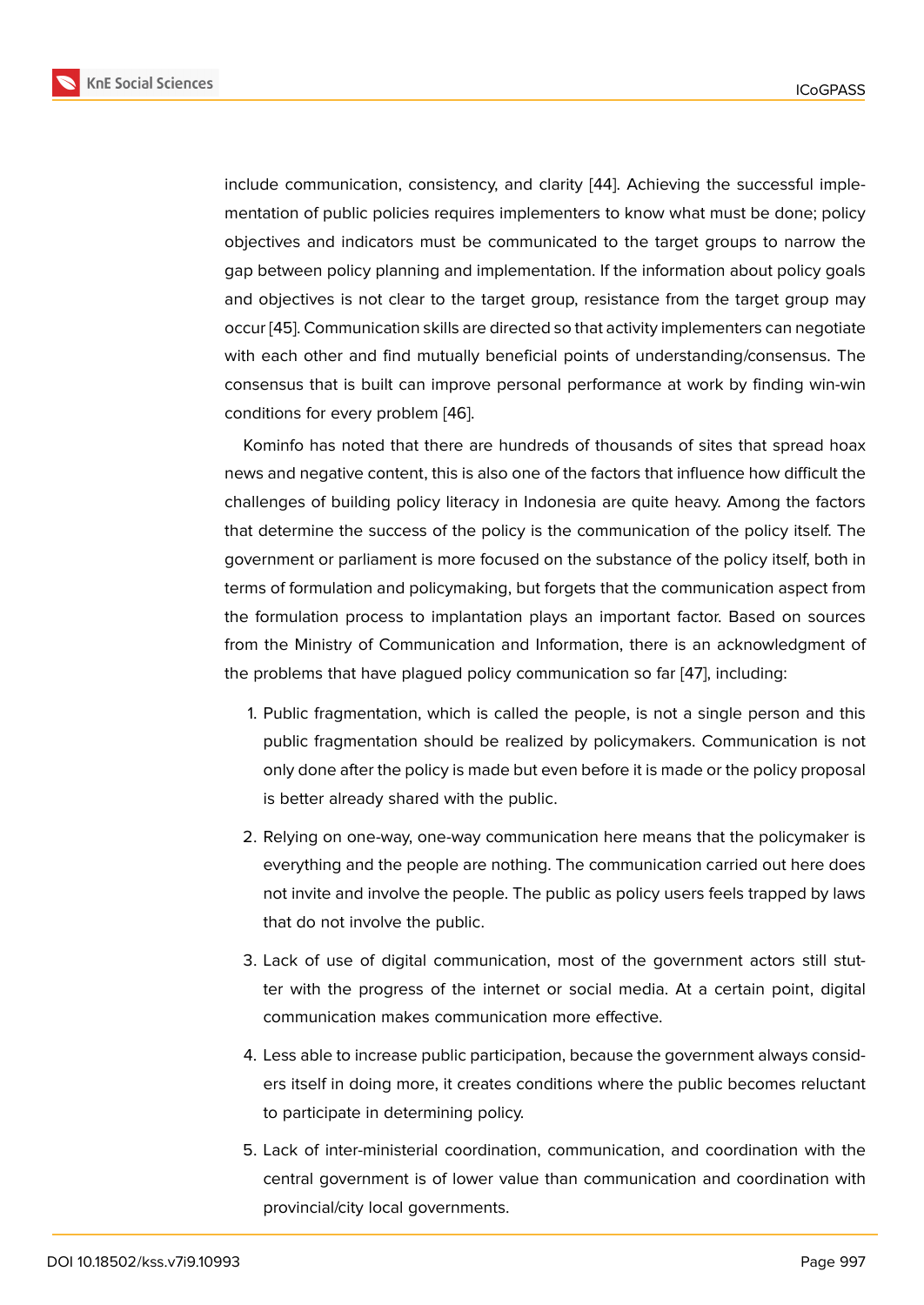

The five situations can get worse because of the increasingly sharp political polarization since 2014–present, polarization in the context of communication raises serious problems because not only polarization affects the political side but also outside the political side.

# **4. Conclusions**

Changes in a short time that are packaged in VUCA can be said to have succeeded in encouraging leaders to create chaos in the public sector, one of which is the bureaucracy. The condition of the bureaucracy has undergone many changes but left a bad culture called by Karl D. Jackson as a bureaucratic polity. The "gift" is maintained by the government through political parties that are less capable of the dynamics that are present through various directions so that it has implications for policy formulation based on political interests and proximity. Political pressure on the bureaucracy is very strong as if the power possessed can tame policymakers to conspire for political interests. Not a few results from political interests gave birth to corruption which has been the enemy of the bureaucracy so far. Giving ASN a title as the most corrupt background during 2021. Bureaucratic reform efforts initiated after the monetary crisis are still not optimal because of certain individuals. The role of policy analysts as quality control over the formulation process is often not based on evidence-based policy. The intervention of the political elite still dominates at the central level.

Responding to these dynamics, an ideal and measurable special treatment is needed, the results of the government's evaluation in dealing with the bureaucracy are the main reference in completing the main points of bureaucratic reform. Efforts to improve state governance by leaving the bureaucratic polity model are the main proposals, poor governance will be improved through the development of governance 2.0 with the values of collaborative governance and good governance. Indonesia's condition with multi-level governance packaged in a regional autonomy system makes the central government unable to interfere deeply, so that a strategy is needed that is evenly distributed in all sectors, namely by implementing minimal policies at the evidencebased policy level. This bottom-up change will be assisted by a communication strategy in the VUCA era which is full of uncertainty and change.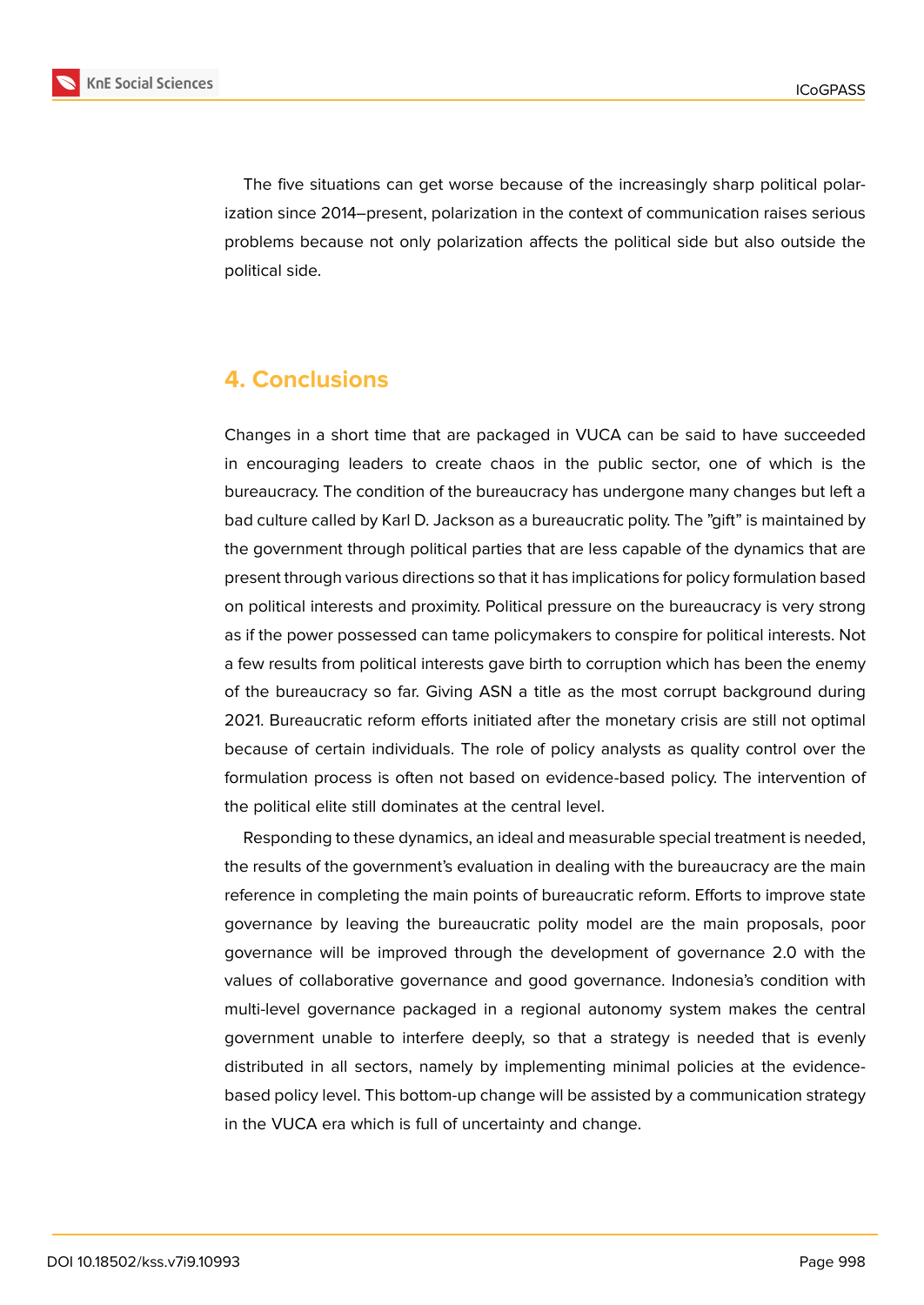

# **Acknowledgment**

Many parties have provided motivation, advice, and support to researchers in the preparation of this paper. First, we would like to express our deepest gratitude to Mr. Gading Gamaputra, S.A.P., M.P.A. who has given me the opportunity and was funded by the campus to take part in this prestigious event. We also thank the sources of information from journals, articles, and reading materials that we used as references in the preparation of this paper.

## **References**

- <span id="page-19-0"></span>[1] Johansen B, Euchner E. Navigating the vuca world. Research-Technology Management. 2013;56(1):10–15.
- <span id="page-19-1"></span>[2] Lawrence K. Developing leaders in a vuca environment [Internet]. North Carolina: UNC Kenan-Flager Business School; 2013 [cited 2021 Sep 24]. Available from: https://www.emergingrnleader.com/wp-content/uploads/2013/02/developingleaders-in-a-vuca-environment.pdf
- <span id="page-19-2"></span>[3] Nugroho Y. Nalar ep. 29 kepemimpinan di era vuca [YouTube video]. Yogyakarta: Yanuar Nugroho; 2021 Feb 19 [cited 2021 Sep 21]. Available from: https://www.youtube.com/watch?v=19K8ina8tQo
- [4] Weber M, Stanislav A. Max Weber on capitalism, bureaucracy, and religion: A selection of texts. London: Allen & Unwin; 1983.
- <span id="page-19-3"></span>[5] Albrow M. Birokrasi. Yogyakarta: Tiara Wacana; 1996.
- [6] Tjokrowinoto PM. Pembangunan sebuak analisas, arah, dan strategi. Yogyakarta: Tiara Wacana; 2015.
- [7] Wright V. Comparative government and politics an introduction. London: The Macmillan Press Ltd; 1992.
- [8] Alam B. Perjalanan juliari korupsi bansos covid: Potong Rp10.000 dulu, minta bebas kemudian. Merdeka News [Internet]. 2021 Aug 23 [cited 2021 Sep 30]. Available from: https://www.merdeka.com/peristiwa/perjalanan-kasus-bansosperintah-juliari-potong-rp10-ribu-per-paket-berakhir-bui.html.
- <span id="page-19-4"></span>[9] Iqbal M. Korupsi benih lobster: Edhy prabowo dituntut 5 tahun penjara. CNBC Indonesia [Internet]. 2021 Jun 29 [cited 2021 Sep 30]. Available from: https://www.cnbcindonesia.com/news/20210629185320-4-256888/korupsi-benihlobster-edhy-prabowo-dituntut-5-tahun-penjara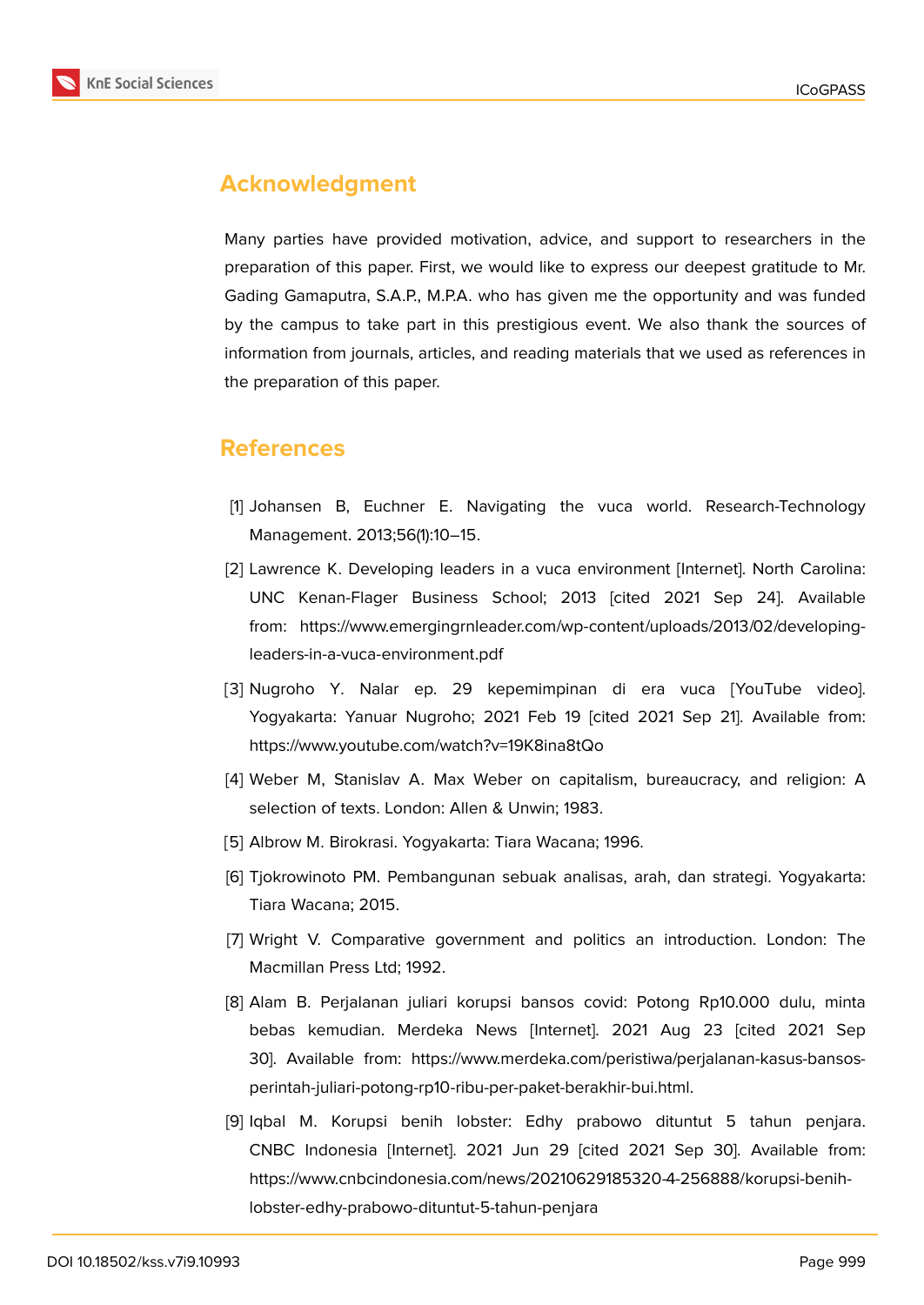- [10] Widiastuti R. Begini kronologi kasus setya novanto. Nasional Tempo [Internet]. 2017 Dec 13 [cited 2021 Sep 30]. Available from: https://nasional.tempo.co/read/1041781/begini-kronologi-kasus-setya-novanto.
- <span id="page-20-0"></span>[11] Budiarjo M. Dasar-dasar ilmu politik.  $4<sup>th</sup>$  ed. Jakarta: Gramedia Pustaka Utama; 2009.
- <span id="page-20-1"></span>[12] Minardi A. Politik reformasi birokrasi. Jurnal Pendayagunaan Aparatur Negara. 2020;2(2):4–9.
- <span id="page-20-3"></span><span id="page-20-2"></span>[13] United Nations. Administrative reforms: Country profiles of five Asian countries [Internet]. New York: United Nations Department of Economic and Social Affairs; 1997 [cited 2021 Sep 27]. Available from: https://publicadministration. un.org/publications/content/PDFs/E-Library%20Archives/1997%20Administrative% 20Reforms\_Country%20Profiles%20of%20Five%20Asian%20Countries.pdf
- [14] [Haning T. Reformasi birokrasi: Desain organisasi yang mendukung pelayanan publik](https://publicadministration.un.org/publications/content/PDFs/E-Library%20Archives/1997%20Administrative%20Reforms_Country%20Profiles%20of%20Five%20Asian%20Countries.pdf) [di Indonesia. Yogyakarta: Ilmu Giri; 2015.](https://publicadministration.un.org/publications/content/PDFs/E-Library%20Archives/1997%20Administrative%20Reforms_Country%20Profiles%20of%20Five%20Asian%20Countries.pdf)
- <span id="page-20-4"></span>[15] Caiden GE. Administrative reform comes of age. New York: Gruyter; 1991.
- <span id="page-20-5"></span>[16] Osborne, David, Ted Gaebler. Reinventing government: How the entrepreneurial spirit is transforming the public sector. California: Wesley Publishing Company; 1992.
- <span id="page-20-6"></span>[17] Barzelay M. Breaking through bureaucracy: A new vision for managing in government. Los Angeles: University of California Press; 1992.
- <span id="page-20-7"></span>[18] Cohen S, Brand R. Total quality management: A practical guide for the real world. San Francisco: Jossey-Bass Publishers; 1993.
- <span id="page-20-8"></span>[19] Ferlie E, Ashburner L, Fitzgerald L, et al. The new public management in action. Oxford: Oxford University Press; 1997.
- <span id="page-20-9"></span>[20] Zed M. Metode penelitian kepustakaan. Jakarta: Yayasan Obor Indonesia; 2004.
- <span id="page-20-10"></span>[21] Margono SA. Birokrasi, demokrasi, dan reformasi: Sudut pandang administrasi negara [Internet]. Jurnal Ilmu Sosial dan Ilmu Politik. 1998 Nov [cited 2021 Sep 21];2(2):52–54. Available from: https://doi.org/10.22146/jsp.11154
- <span id="page-20-11"></span>[22] Jackson KD, Pye LW. Political power and communication in Indonesia. Berkeley: University California Press; 1978.
- [23] Margono SA. Reformasi administrasi dan paradoks demokrasi [Internet]. Jurnal Ilmu Sosial dan Politik. 2005 Jul [cited 2021 Sep 22];9(1):23–44. Available from: https://doi.org/10.22146/jsp.11038
- <span id="page-20-13"></span><span id="page-20-12"></span>[24] Kementerian PAN-RB. Laporan hasil evaluasi nasional reformasi birokrasi tahun 2019. Jakarta: RBKunwas; 2019. Available from: http://rbkunwas.menpan.go.id/images/LHEN/LHEN\_RB\_2019.pdf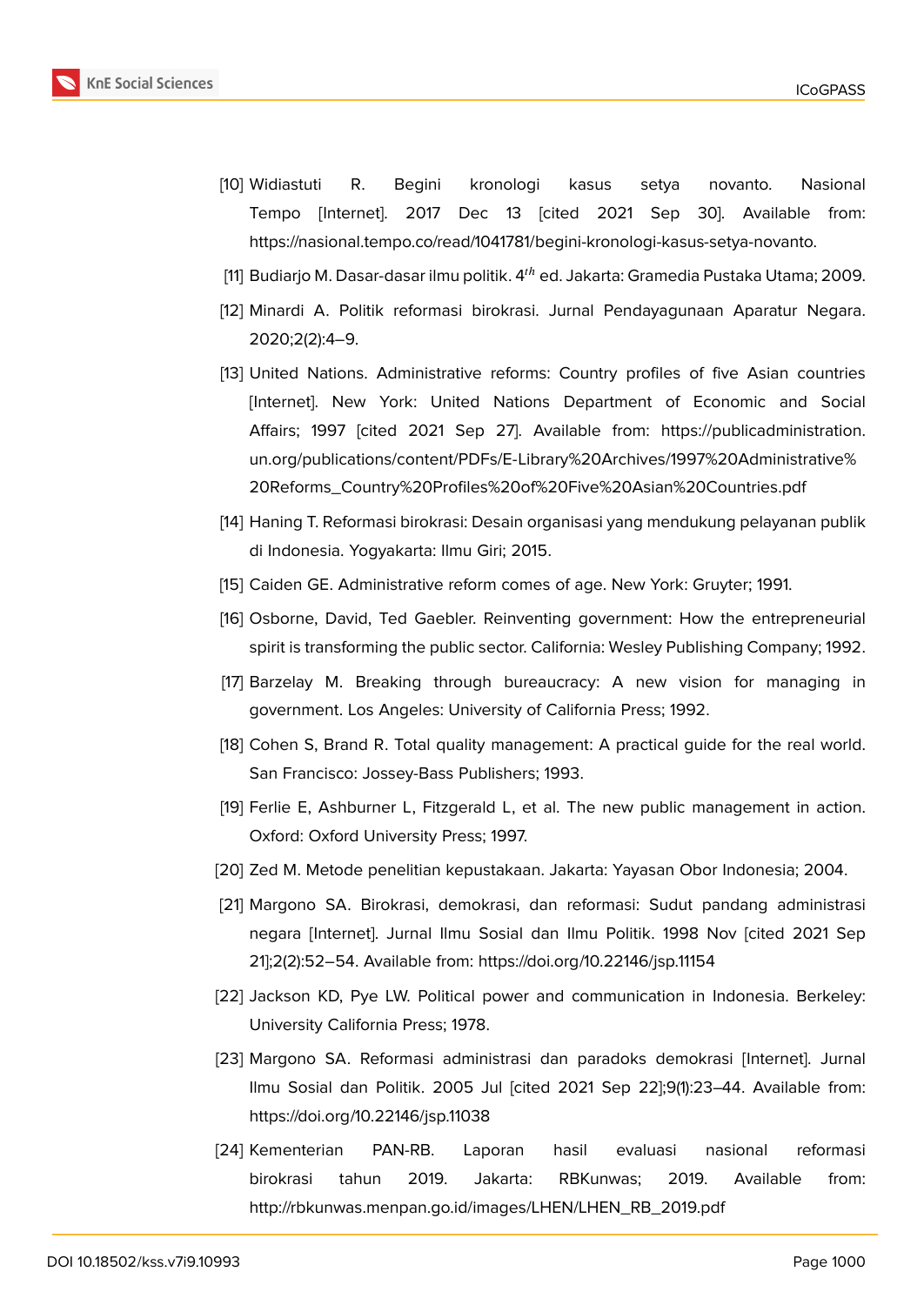

- <span id="page-21-0"></span>[25] Magnis-Suseno F. Haryatmoko J. Etika publik untuk integritas pejabat publik dan politisi. Jakarta: Gramedia Pustaka Utama; 2011.
- <span id="page-21-1"></span>[26] Arendt H. The human condition. Chicago: University of Chicago Press; 1958.
- <span id="page-21-2"></span>[27] Santoso L. Meyrasyawati D. Model strategi kebudayaan dalam pemberantasan korupsi di Indonesia. Jurnal Review Politik. 2015;5(1):22–45. https://doi.org/10.15642/jrp.v10i2
- <span id="page-21-3"></span>[28] Dimas JB, Aria WY. Indeks persepsi korupsi indonesia kalah dari timor leste pada 2020. Databooks Katadata [Internet]. 2021 Jan 29 [cited 2021 Sep 30]. Available from: https://databoks.katadata.co.id/datapublish/2021/01/29/indekspersepsi-korupsi-indonesia-kalah-dari-timor-leste-pada-2020
- <span id="page-21-4"></span>[29] Mutia A. Hanya 17,63% komisaris bumn yang berasal dari kalangan profesional. Databooks Katadata [Internet]. 2021 Jun 22 [cited 2021 Sep 30]. Available from: https://databoks.katadata.co.id/datapublish/2021/06/22/transparansibumn-hanya-1763-komisaris-bumn-yang-berasal-dari-kalangan-profesional
- <span id="page-21-5"></span>[30] Jayani DH. Komposisi kabinet indonesia maju didominasi non-partai. Databooks Katadata [Internet]. 2019 Oct 23 [cited 2021 Sep 26]. Available from: https://databoks.katadata.co.id/datapublish/2019/10/23/komposisi-kabinetindonesia-maju-didominasi-non-partai
- <span id="page-21-6"></span>[31] Annur CM. ICW: Pelaku korupsi terbanyak dari kalangan asn pada semester 1 2021. Databooks Katadata [Internet]. 2021 Sep 13 [cited 2021 Sep 23]. Available from: https://databoks.katadata.co.id/datapublish/2021/09/13/icw-pelakukorupsi-terbanyak-dari-kalangan-asn-pada-semester-1-2021
- <span id="page-21-7"></span>[32] Warren ME. What does corruption mean in a democracy? American Journal of Political Science. 2004;48(2):328–343.
- [33] Rohdewold R. Decentralization and the Indonesian bureaucracy, major changes, minor impact? Aspinal E, Fealy G, editors. Indonesian update series, Research School of Pacific and Asian Studies. The Australian National University. Singapore: ISEAS; 2003.
- <span id="page-21-8"></span>[34] K12. Butuh Rp18 triliun untuk jadi presiden?. Pinter Politik [Internet]. 2021 Sep 26 [cited 2021 Sep 29]. Available from: https://www.pinterpolitik.com/infografis/butuhrp-8-triliun-untuk-jadi-presiden/
- <span id="page-21-9"></span>[35] Runya XU, Qigui SUN, Wei SI. The third wave of public administration: The New Public Governance. Canadian Social Science. 2015;11(7):11–21. http://dx.doi.org/10.3968/7354
- <span id="page-21-10"></span>[36] Emerson K, Nabatchi T, Balogh S. An integrative framework for collaborative governance. Journal of Administration Research and Theory. 2012;1(22):1–29.